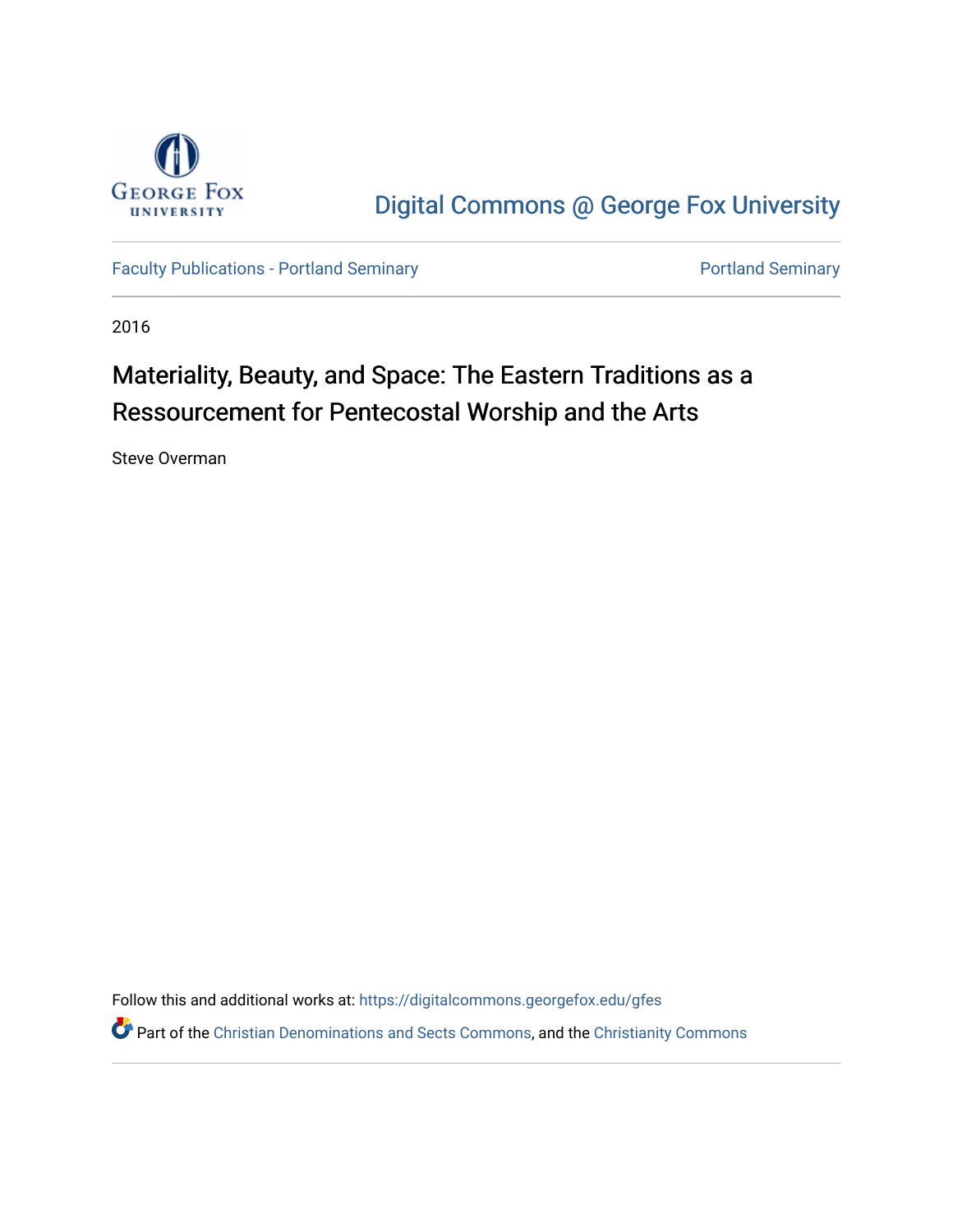# **MATERIALITY, BEAUTY, AND SPACE: THE EASTERN TRADITIONS AS A RESSOURCEMENT FOR PENTECOSTAL WORSHIP AND THE ARTS**

## **History Interest Group**

# **Steve Overman Eugene Faith Center (Foursquare)**

# **Presented at the 45th Annual Meeting of the Society of Pentecostal Studies**

I am wounded in my heart. Your fervor made me melt, your love changed me, O Master; I am a prisoner of your love. Let me be filled with your flesh; let me be satiated with your life-giving and deifying blood; let me have enjoyment of your good things; let me be filled with the delights of your Godhead! Make me worthy to meet you, when you come in glory, caught up in the air in the clouds with all your chosen ones, as I hymn and worship and glorify you with thanksgiving and confession, together with your Father without beginning and your all-holy and good and life-giving Spirit, now, and forever, and to the ages of ages.

Prayer said before receiving Communion, attributed to John of Damascus<sup>1</sup>

#### **INTRODUCTION**

 $\overline{\phantom{a}}$ 

In my late high school and early college years I became closer to my friend, Theodore Pappas, and spent more time around his Orthodox family. While outwardly their piety and church life seemed very different from what we practiced at the newly founded, charismatic "New Testament Church" I attended, at the same time, somehow, I felt there was some considerable deep structure commonality. In retrospect, I can see that their more communal, mystical, and experiential approach to the faith embraced elements that were important to us as well.

<sup>1</sup> Translation by Fr. Ephrem Lash, in Andrew Louth, *John of Damascus*: *Tradition and Originality in Byzantine Theolog*y (Oxford: Oxford University Press, 2002), 251.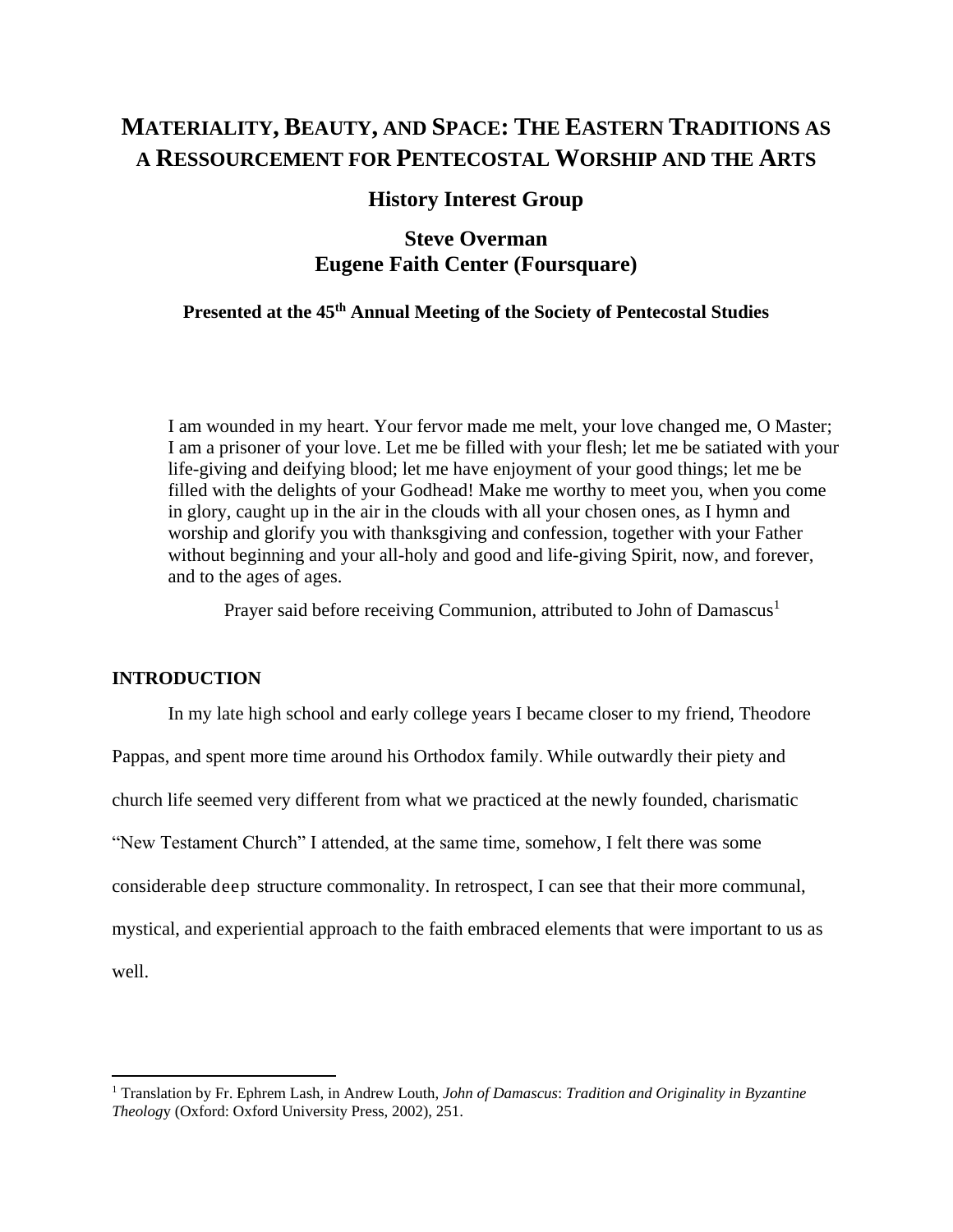It turns out Pentecostals have reason to feel some affinity with the more Eastern traditions. 2 In his groundbreaking comparison of Pentecostal and Orthodox approaches to transformation in Christ, Edmund Rybarczyk helpfully suggests that many of the apparent differences between the two traditions are to a great extent a result of their very different "metacontexts."<sup>3</sup> When taking these contexts into account, with their more holistic gospels, emphasis on experience and the power of worship, embrace of super-rational and mystical dimensions, and concern with transformation unto holiness, Pentecostal churches exhibit significant affinities with the ancient churches of the East. Rybarczyk notes that many of these shared values and visions came into Pentecostalism via the Holiness movement, through the "sieve" of John Wesley who, according to Rybarczyk, not only knew the Greek fathers but preferred them to those of the West. <sup>4</sup>

Since the publication of Rybarczyk's monograph a number of Pentecostal leaders and scholars have begun to encourage Pentecostal interaction with the Eastern Christian witness.<sup>5</sup> Some have begun to study the Eastern tradition in greater depth <sup>6</sup>while others have published

l

<sup>&</sup>lt;sup>2</sup> Fr. Daniel MacKay...You can certainly keep the dichotomy of East-West; but, do be aware that there are those who disagree with the presentation of the Orthodox church as "Eastern," even though this has been a common designation and the Latin-Greek dichotomy easily corresponds with West-East. The last vestige of the Orthodox Church in the West was actually in the Far West, holding on in Ireland for a period of time after the Schism. Others point to the effect of various diasporas, which populated the world with Orthodox. This issue really seems to come up when one is considering ecclesially, what is "the Church"? I would keep it here, this is more food for thought for later.

<sup>3</sup> E. Rybarczyk, *Beyond Salvation: Eastern Orthodoxy and Classical Pentecostalism: On Becoming Like Christ* (Waynesboro, GA: Paternoster, 2004), 324-326.

<sup>4</sup> Rybarczyk, *Beyond Salvation*, 10. For a comparison of several Wesleyan scholars' views on Wesley's precise knowledge and use of the Eastern fathers see Michael J. Christensen, "John Wesley: Christian Perfection as Faith-Filled with the Energy of Love", in *Partakers of the Divine Nature: The History and Development of Deification in the Christian Traditions*, ed. M. Christensen and J.A. Wittung (Grand Rapids: Baker Academic, 2007), 219-229. <sup>5</sup> C.M. Robeck foreward to Rybarczyk, *Beyond Salvation*, xx; Dale Coulter, "Surprised by Sacraments", at http://www.firstthings.com/blogs/firstthoughts/2013/11/surprised -by-sacraments.

<sup>&</sup>lt;sup>6</sup> Eric Leigh Lopez, "Maximus the Confessor and the Trinity: The Early Works" (PhD Dissertation, Durham University, 2014); Loren Kerns, *Platonic and Stoic Passions in Philo of Alexandria* (Faculty Publications, George Fox Evangelical Seminary, 2013), digitalcommons.georgefox.edu/gfes/6/. Scott Ables, "Did John of Damascus Modify His Sources in the *De fide orthodoxa*?" *Studia Patristica* 68/16 (2013): 355-361.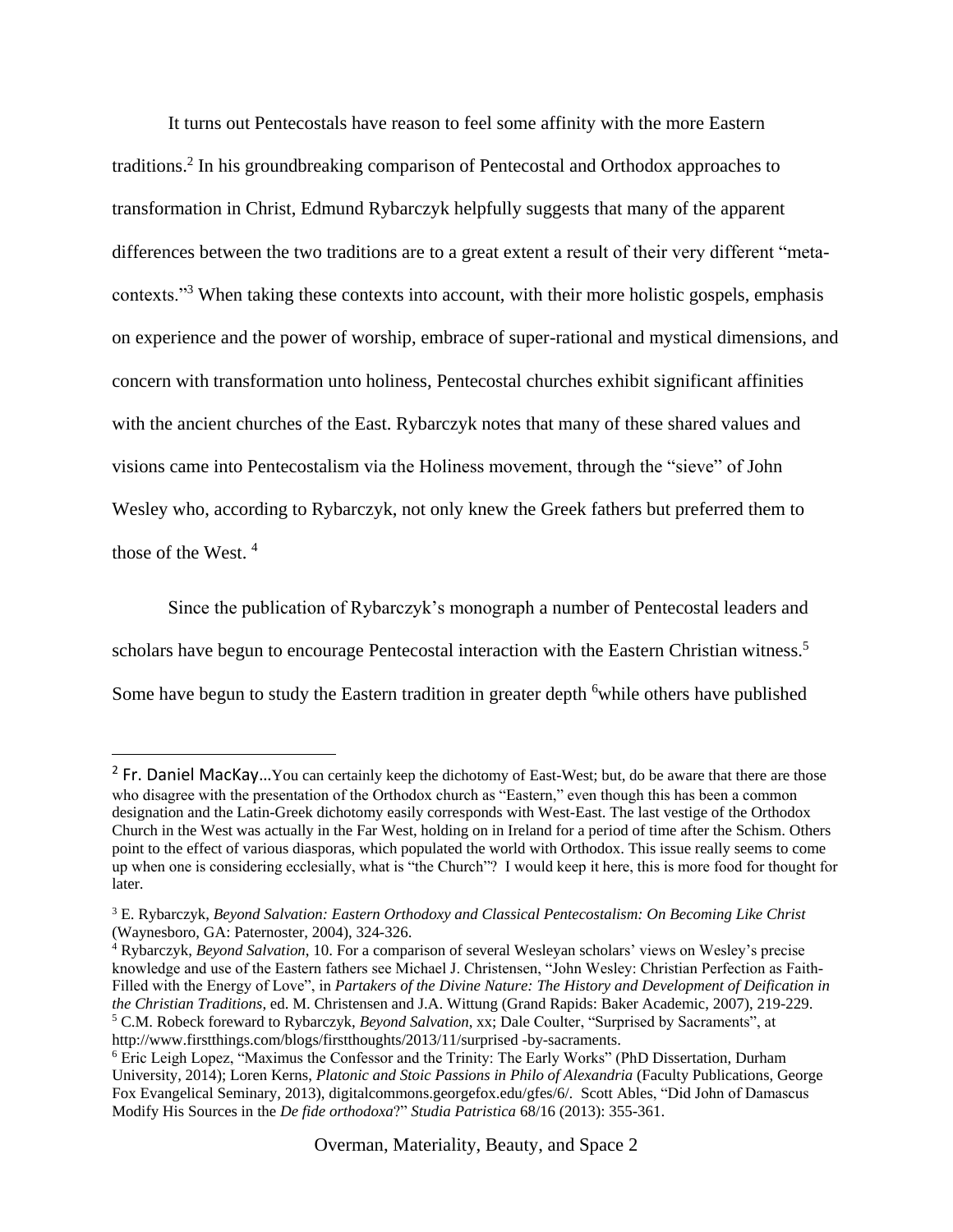works which explore various aspects of the two traditions.<sup>7</sup> But what about worship and the arts in the Spirit? Are there insights which the older church tradition can provide for Pentecostals as they find their way into richer expressions of their worship vision and practice?

Since liturgical worship is a central and highly developed aspect of Orthodox Church life and practice, this paper will focus specifically on the elements of materiality, beauty, and space in the tradition and worship life of the Eastern churches. To begin with, using the writings of Maximus the Confessor (d.662), a compendium of the early Eastern tradition and a foundational bridge into the full development of Byzantine theology, I will briefly sketch out some cosmological and soteriological accents which provide a context for the church's views on materiality, beauty, and space. I will then move on to trace the refinement of these perspectives and enfranchisement into the dogmatic tradition. After a sampling of resulting Orthodox vision and practice with respect to our three foci, I will suggest some possible ways the witness of the Eastern churches might serve as a confirming and enriching resource for the further development of Pentecostal worship and the arts in the Spirit.

## **COSMOLOGICAL AND SOTERIOLOGICAL CONTEXT**

 $\overline{\phantom{a}}$ 

The vision Maximus received from the fathers and cared for affirmed that God created the universe as one.<sup>8</sup> But it is a unity comprised of an almost inconceivable, beautiful and

<sup>7</sup> Veli-Matti Karkkainen, "The Ecumenical Potential of Theosis: Emerging Convergence Between Eastern Orthodox, Protestant, and Pentecostal Soteriologies" *Sobernost/Eastern Churches Review* 23, no.2 (2002): 45-77; Daniela C. Augustine. *Pentecost, Hospitality, and Transfiguration: Toward a Spirit-inspired Vision of Social Transformation* (Cleveland, TN: CPT Press, 2012).

<sup>&</sup>lt;sup>8</sup> For two contemporary, authoritative explications of Orthodox vision and practice, completely consistent with the Maximian synthesis, see Kallistos Ware, *The Orthodox Way*, Revised edition (Crestwood, NY: St. Vladimir's Seminary Press, 1996) and Dumitru Staniloae, *Orthodox Spirituality: A Practical Guide for the Faithful and a Definitive Manual for the Scholar*. Trans. Archimandrite Jerome (Newville) and Otila Kloos (South Canaan, PA: St. Tikhon's Orthodox Theological Press, 2002). Pentecostal scholars might be interested to know that Jurgen Moltmann mentions Staniloae as being particularly helpful to him in his appropriation of Orthodox tradition for a renewed Trinitarian theology in the West. Jurgen Moltmann, *A Broad Place: An Autobiography*. Trans. Margaret Kohl (Minneapolis: Fortress Press, 2008), 87, 291.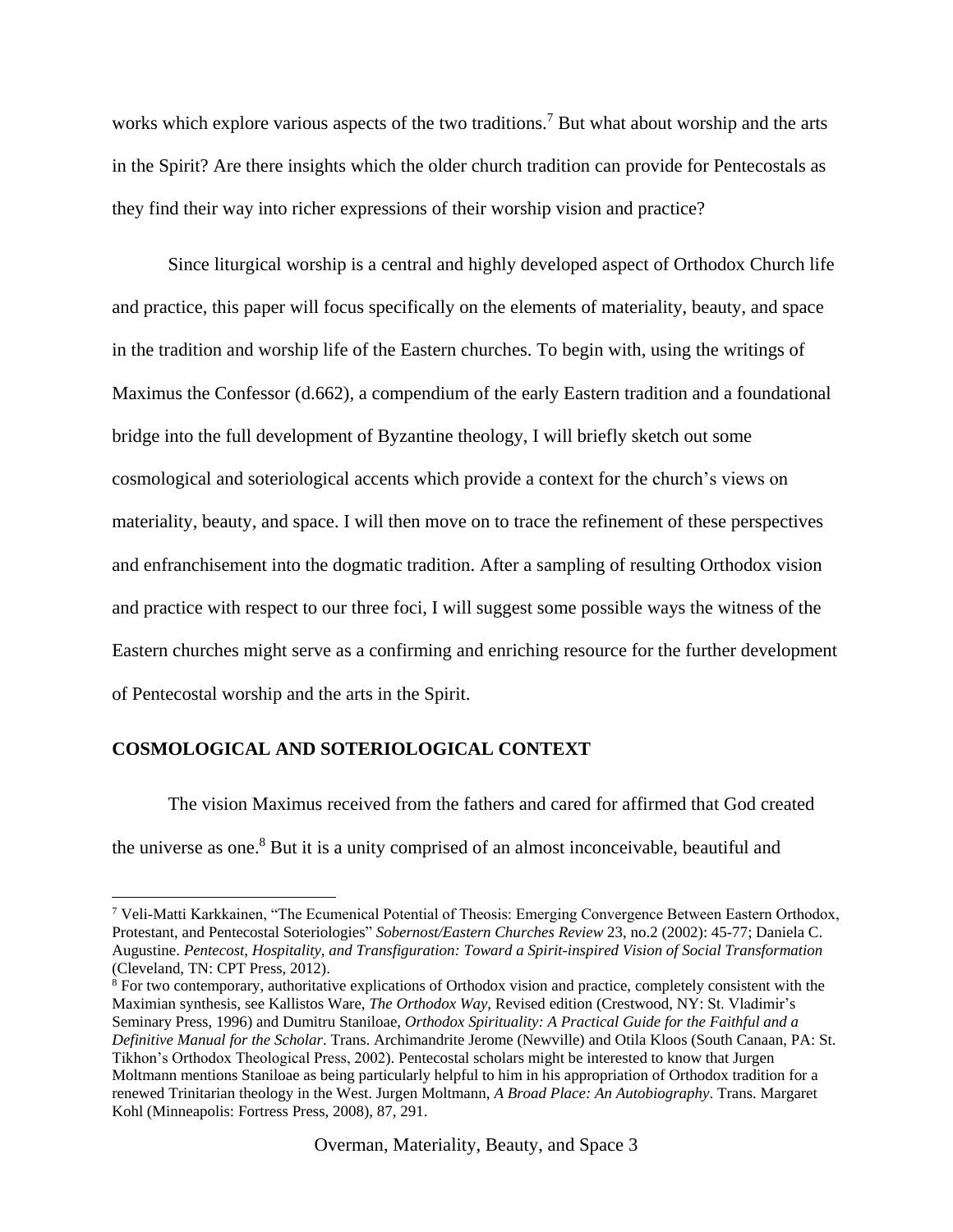generative diversity.<sup>9</sup> The profound simultaneous union and distinction in the universe mirrors the same simultaneous union and distinction, "without confusion," "without change," "without division," and "without separation" found within the Holy Trinity and the Incarnation of the Divine Logos, even as it is affirmed in the first seven great Ecumenical Councils of the Church.<sup>10</sup>

While there is a transcendent chasm between the created and uncreated (Ie. The Holy Trinity) realms, at the same time the Divine Logos intimately interpenetrates the creation through His presence in the *logoi* of being.<sup>11</sup> Pre-existing as potentialities in God but brought into being at the appropriate time by the Creator, the *logoi* are particular expressions of the Divine Logos variously embodied in each entity of the creation. Every creature has its particular *logoi* of being, its fundamental character and purpose. Creatures of all kinds, human beings, animals, insects, plants, minerals and so forth, even entities such as the Scriptures, the commandments, or the virtues, have not only their presenting, objective surface but also an underlying *logoi* of being which comprises their true nature, principle and meaning.<sup>12</sup> Subsisting as parts of the whole, the *logoi* are not only held together in God but are also oriented toward God, so that when we

 $\overline{a}$ 

<sup>9</sup> *Mystagogy*, 1. PG 91: 664D-665C. See *Maximus Confessor: Selected Writings*. Trans. George Berthold (New York: Paulist Press, 1985), 186-187.

<sup>10</sup> Melchisedec Toronnen, *Union and Distinction in the Thought of Maximus the Confessor* (New York: Oxford University Press, 2007). The phrases in quotation marks, "without confusion" and so forth, are key qualifiers for the nature of the ineffable hypostatic union of the divine and human natures in Christ set forth in the definition of the Council of Chalcedon (451). Balthasar calls this simultaneous union and distinction Maximus' "Chalcedonian logic" and sees him embracing it as a "fundamental law of metaphysics", "which discovers the formal structure of all created being". Hans Urs von Balthasar, *Cosmic Liturgy: The Universe According to Maximus the Confessor*. Trans. Brian E. Daley, S.J. (San Francisco, CA: Ignatius Press, 2003), 65-70.

<sup>&</sup>lt;sup>11</sup> Maximus' fullest discussion of the *logoi* appears in Ambiguum 7, PG 1077C-1080D. See Maximos the Confessor, *On the Difficulties of the Church Fathers: The Ambiguum*, volume 1. Trans. Nicholas Constas (Cambridge, Mass.: Harvard University Press, 2014), 95-99, or Maximus the Confessor, *On the Cosmic Mystery of Jesus Christ*. Trans. Paul M. Blowers and Robert Louis Wilken (Crestwood, NY: St. Vladimir's Seminary Press, 2003), 54-58. For a concise tracing of the development of the doctrine from Plato to Maximus, see David Bradshaw, "The Logos of Being in Greek Patristic Thought", in *Toward an Ecology of Transfiguration: Orthodox Christian Perspectives on Environment, Nature, and Creation*, edit. John Cryssavgis and Bruce V. Foltz (New York: Fordham University Press, 2013), 9-22.

<sup>&</sup>lt;sup>12</sup> Torstein Tollefsen, *The Christocentric Cosmology of Maximus the Confessor* (New York: Oxford University Press, 2008), 228.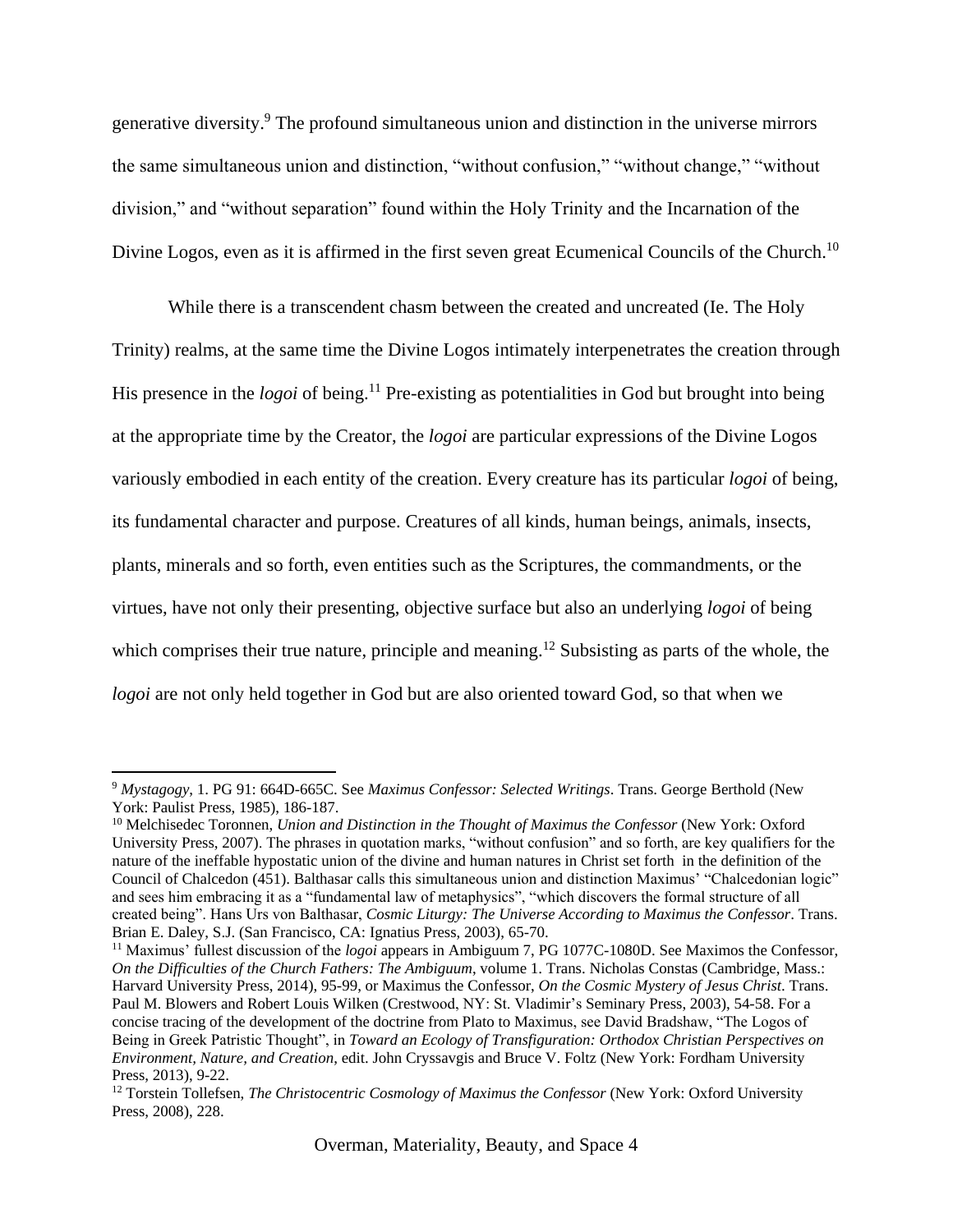perceive and encounter not just the presenting surface of another entity but its true *logos*, we are drawn toward God, in whom we find ourselves and our true unity with one another.

Within this universe, God has given the human being a place and a role. Specially related to God, oriented to God, and dependent upon God, each person is privileged to enjoy the goodness and beauty bestowed by God's providence and to work with God to preserve the cocreative unity-in-diversity of the cosmos. <sup>13</sup>

Unfortunately, instead of moving toward God, to whom they are oriented and upon whom they are dependent, and accepting and trusting natural limitations, human beings moved away from God and crossed those natural boundaries. As a result, they were affected by the corruption of death. Their natural desires became disordered and their perception distorted. They were no longer able to fully enjoy all they were being given, and they were unable to perform their role. Instead of uniting that which is divided, they divide what is united. What's more, humanity cannot achieve its reintegration without help from the uncreated realm.<sup>14</sup>

Far from being a mere reaction to the fragmentation created by humankind's downward movement in the Garden, the Incarnation has existed before the foundations of the world as an expression of the Mystery of the universe. Nevertheless, through its manifestation the unmoved Logos has accomplished for humanity and the creation what it could not accomplish for itself. By joing Himself to humanity and creation and divinely living a human life, Christ has

 $13$  For humankind as a "microcosmos" which contains within itself the poles of created and uncreated, rational and sensible, heaven and earth, paradise and the inhabited world (*oikumene*), and male and female, and is thus able to work with God to mediate between them, see Maximus, *Ambiguum* 41, PG 91:1304-1305A in Maximos the Confessor, *Difficulties of the Church Fathers: The Ambiguum*. Vol. II. Trans. Nicholas Constas (Cambridge, Mass.: Harvard University Press, 2014), 102-105, or in Louth trans. *Maximus the Confessor* (London: Routledge, 1996), 156-57.

<sup>14</sup> Epistle 2, PG 396D-397B in Louth trans., *Maximus the Confessor*, 87.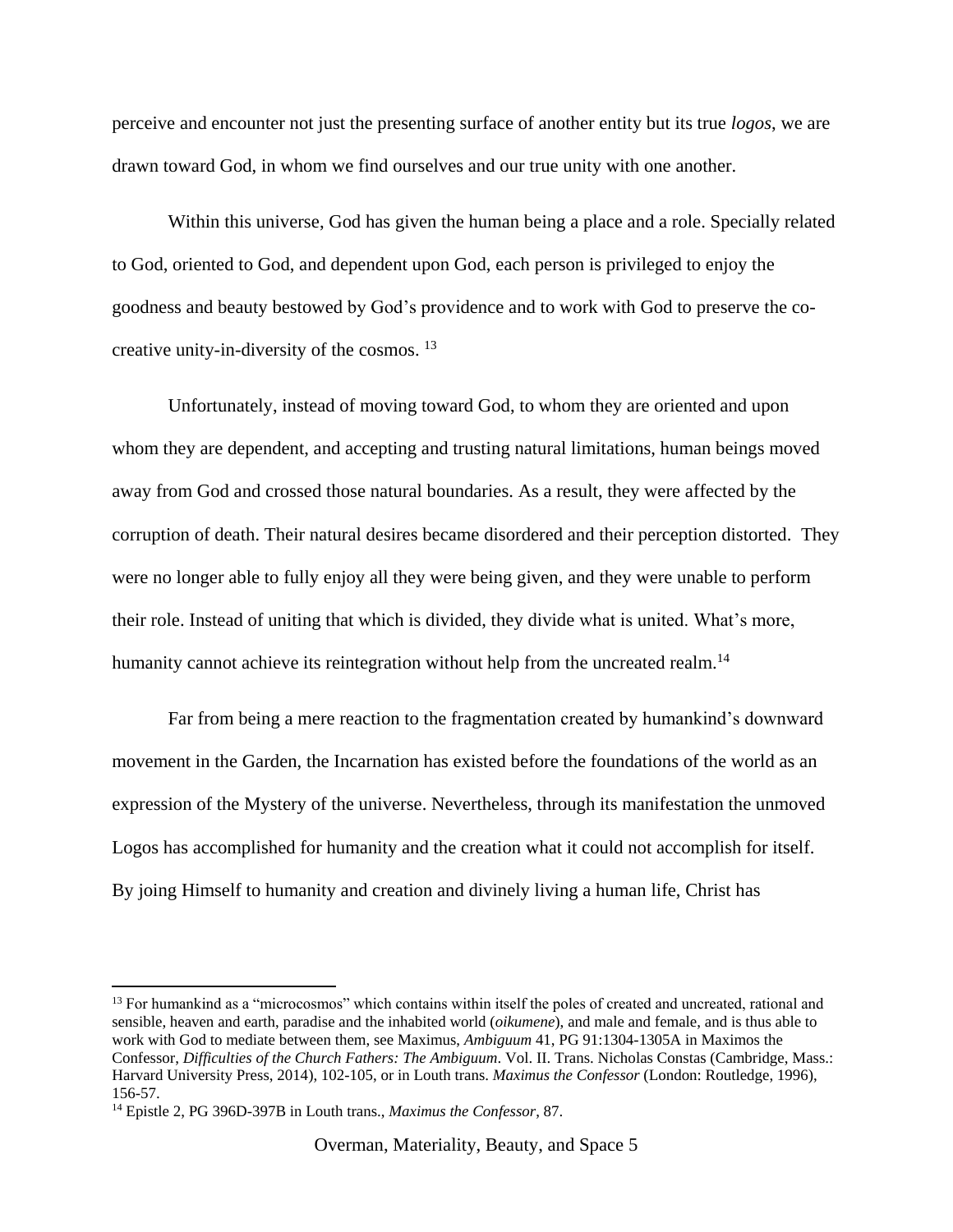recapitulated or "reinstituted" the natures and performed the initial mediations humankind was unable to perform.<sup>15</sup>

The "reset" is received through faith and baptism, and the receiving of the Spirit through Chrismation. <sup>16</sup> But in order to fully participate in its true nature and purpose, following a three staged model of spiritual development, the soul must journey out of its disorder and distortion into clarity, and its ultimate fulfillment of transfigured deification in God.<sup>17</sup> Stage one is that of *praktike*, where through following the commandments and virtues, and embracing spiritual practice in community, including liturgical worship, the soul gradually becomes appropriately detached from disordered passions and settled in stability (*apatheia*). <sup>18</sup> From this place of stability it can move into the second stage, *physike*, the contemplation of the *logoi* of all beings. As the soul makes contact with these true *logoi*, it is drawn toward God and moves into the third phase of *theologike mystike*, a union with God beyond both words and conceptual knowledge, wherein the soul is becoming transfigured in love.<sup>19</sup> This is why contemporary artist and Russian Orthodox theologian, Paul Evdokimov, referring to Basil's comments on "the beauty of the hidden poetic *logoi* of the universe," is able to say "the art of contemplation is at the heart of

<sup>&</sup>lt;sup>15</sup> "Through himself he has, in accordance with nature, united the fragments of the universal nature of all, manifesting the universal *logoi* that have come forth from the particulars, by which the union of the divided naturally comes about, and thus he fulfils the great purpose of God the Father, to 'recapitulate everything both in heaven and earth in himself' (Eph.1:10). Thus he divinely recapitulates the universe in himself, showing that the whole creation exists as one, like another human being, completed by the gathering together of its parts with one another in itself and inclined towards itself by the whole of its existence." *Ambig*. 41, PG 91: 1308D; 1312AB. Trans. Louth, *Maximus*, 159-160.

<sup>16</sup> Maximus, *Centuries on Knowledge*, I.87 in Berthold trans., *Maximus Confessor*, 145.

<sup>17</sup> For a contemporary Orthodox treatment of the three stage development model, see Ware, *The Orthodox Way*, 105-128; Staniloae, *Orthodox Spirituality*, 69-73.

<sup>18</sup> Maximus describes *apatheia* as "a peaceful state of the soul in which it becomes resistant to vice." *Centuries on Love*, I.36*,* in Berthold trans*., Maximus Confessor,* 39.

 $19$  The phases are not to be taken as a strictly linear progress, but rather interpenetrating one another in a cyclical and spiraling manner. For examples in Maximus see *Centuries on Love*, I.86 and Centuries on Knowledge I.37-39, 51- 56, and II.8 in Berthold trans., *Maximus Confessor*.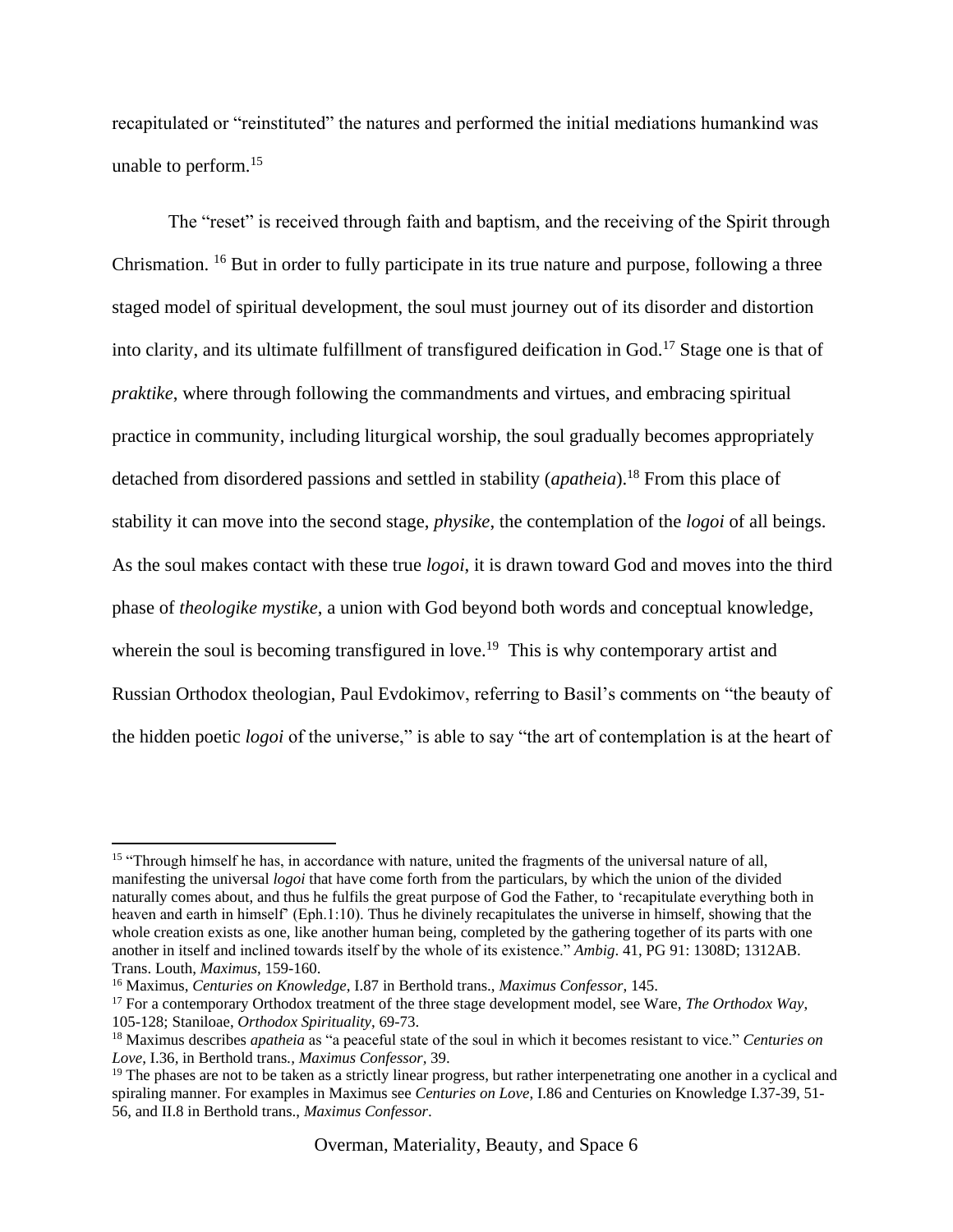the father's cosmology: The vision of the archetypal *logoi,* or the thoughts of God concerning beings and things, builds up a grandiose visual theology, an iconosophy.<sup>"20</sup>

This brief sketch of some of the more Eastern cosmological and soteriological accents is perhaps enough to see that they provide a context for a positive evaluation of the material world, seeing it not as a mere object, but as a transparent bearer of the sacred, a window into the transcendent logos and a connection with the Divine and its transfiguring power. Working from this context, in the next section I will trace the further clarification of these understandings and their placement within the dogmatic tradition of the Church.

## **ICONOGRAPHIC MATERIALITY: FORMATION OF THE DOGMATIC TRADITION**

Although scholars have often read the early church fathers as being opposed to religious pictorial art, citing the work of Mary Charles Murray, Andrew Louth contends that on closer examination the opposition was to idolatry and not religious imagery as such.<sup>21</sup> On the basis then of numerous archeological finds, such as the richly decorated church and synagogue at Dura Europos, dated no later than 256, and the writings of the church fathers, Louth asserts that religious pictorial imagery was most likely used in various Christian communities from very early on. Nevertheless, he affirms that it is probable that the use of such imagery grew to play a more prominent role over time, especially in the East. The sixth century in particular saw an increase in the use of icons, with the emergence of claims for wonder-working images and the

<sup>&</sup>lt;sup>20</sup> Paul Evdokimov, *The Art of the Icon: A Theology of Beauty*. Trans. Fr. Steven Bingham (Redondo Beach, CA: Oakwood, 1990), 12.

<sup>21</sup> Andrew Louth, *John of Damascus* (Oxford: Oxford University Press, 2002), 195. Mary Charles Murray, "Art in the Early Church" *Journal of Theological Studies*, no.28 (1977), 504-45.In his criticism of the decrees of the Seventh Ecumenical Council of Nicea (787), John Calvin cites Canon 36 of the Council of Elvira (c.305):" It is decreed that there shall be no pictures in churches, that what is reverenced or adored be not depicted on the walls." But this Canon is exceptional and seems likely to be more cautionary than ecumenically definitive. John Calvin, *Institutes of the Christian Religion*. Volume I. Trans. Ford Lewis Battles (Philadelphia: Westminster Press, 1960), 106.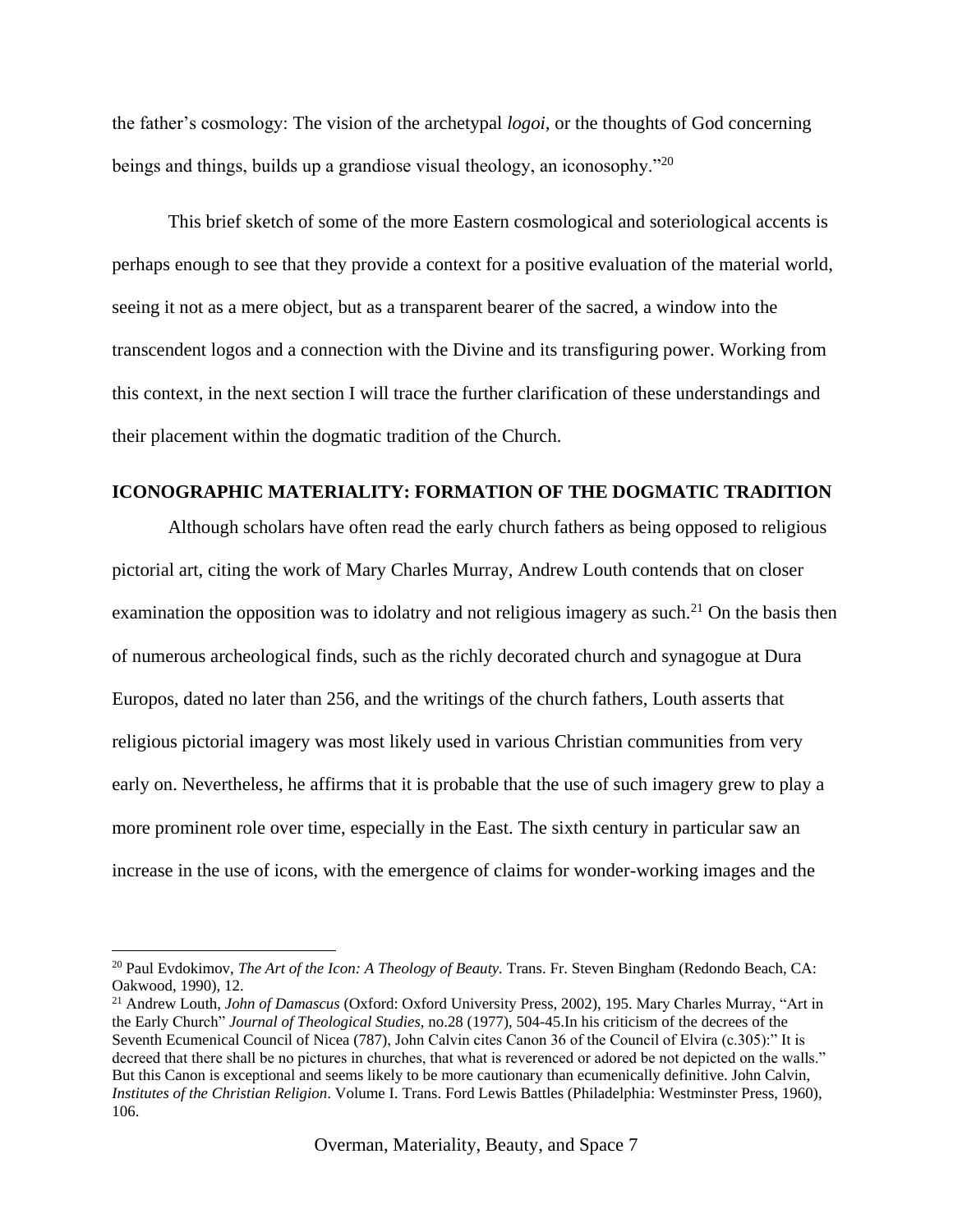attribution of protective power to some icons, such as the icon of the Virgin, which in 626 was purported to have saved Constantinople from an Avar-Persian attack.<sup>22</sup>

This entire period of history was for the Eastern Empire, centered in Constantinople, one of insecurity, hostile attacks, and shrinking borders. The emperor Heraclius defeated the Persians in 629, also at that time recovering the true Cross. But within several years of Muhammad's death in 632 in Arabia, Islamic Arab armies were rapidly making conquests, which took the Eastern Empire completely by surprise. Damascus fell in 635, the surrender said to have been negotiated by John of Damascus' grandfather, the chief fiscal administrator of the city.<sup>23</sup> Jerusalem was surrendered to the Arabs by Maximus' friend and mentor Bishop Sophronius in 638 and the great city of Alexandria was taken in 642. In the 640s, the Arabs defeated the Persians and from there continued their march around the northern coast of Africa, finally arriving in Spain in 717. And in the meantime, although they did not succeed in breaching the city either time, the invading Arabs – in 674-678 and 717-718 – twice got to the very gates of Constantinople.

In such a climate, it was natural for people to wonder whether the success of the Islamic Arabs was at least partly due to their avoidance of idolatry through a prohibition of representational art in worship.<sup>24</sup> In this context a question pressed itself in a fresh way: Is it appropriate for Christians to depict Christ, Mary the Mother of God, saints, and holy events in images and use them in life and worship? Is it appropriate to use icons in worship? The questions concerned not just panel icons (as in current art-historical usage), but mosaics, frescoes, manuscript illustrations, images woven into cloth, engraved in metal, carved in wood, statues and

<sup>22</sup> Louth, *John of Damascus*, 195-196.

<sup>23</sup> Eutychios, *Annals,* 278-280, cited in Louth, *John of Damascus*, 5.

<sup>24</sup> Diarmaid MacCulloch, *Christianity: The First Three Thousand Years* (New York: Viking, 2010), 442.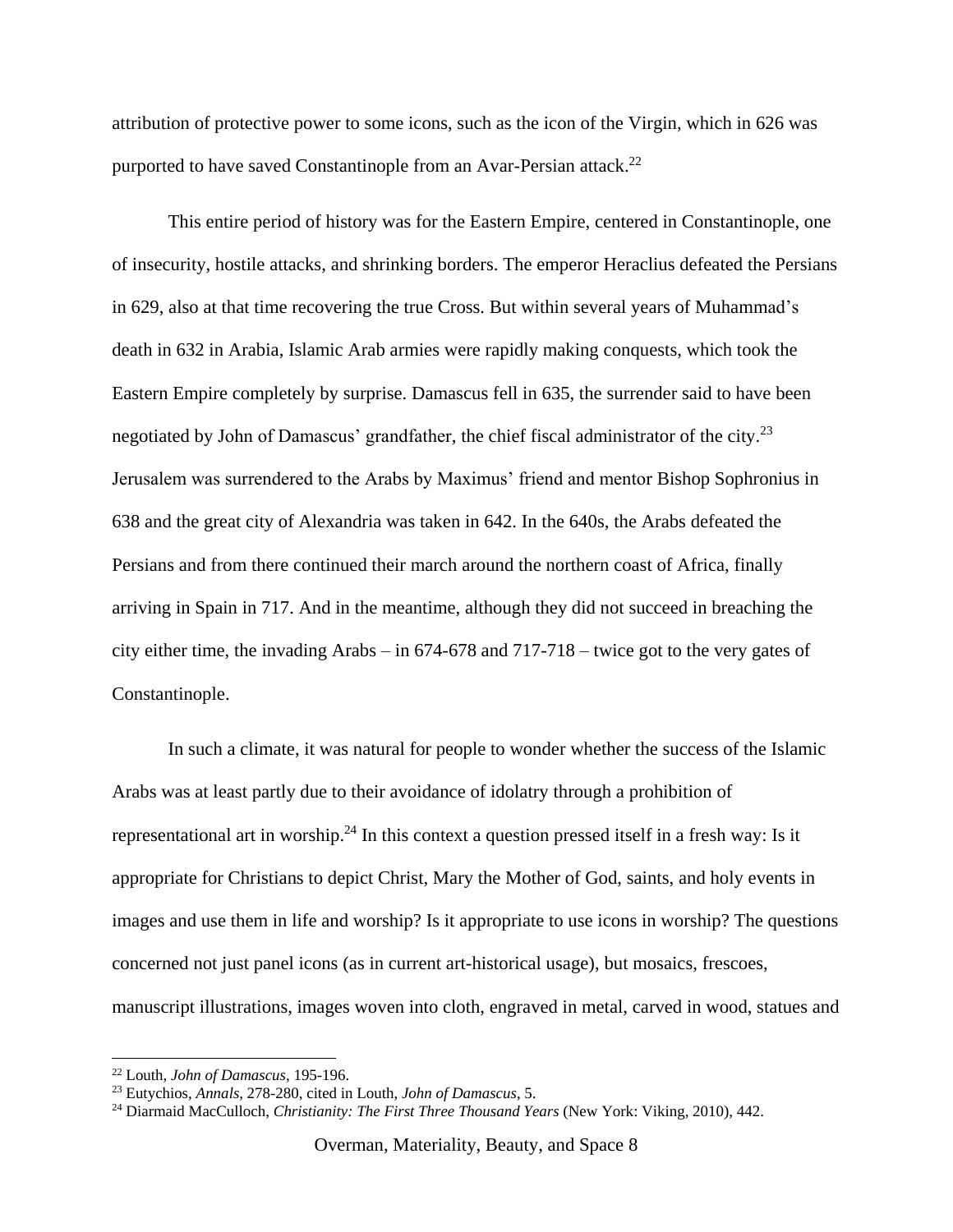more.<sup>25</sup> Iconoclasts (literally, "Image smashers") said no. Such veneration was idolatry, which is explicitly forbidden by the Law of Moses:

"I am the Lord your God…you shall have no other gods before me. You shall not make for yourself an idol (Gk. *eidolon*), whether in the form of anything that is in heaven above, or that is on the earth beneath, or that is the water under the earth. You shall not bow down to them (*proskuneseis*) or worship them (*latreuseis*); for I the Lord your God am a jealous God, punishing children for the iniquity of parents, to the third and the fourth generation of those who reject me, but showing steadfast love to the thousandth generation of those who love me and keep my commandments."

## Exodus 20:2-6 (NRSV)

Iconodules, or "image venerators," argued differently. What the Law of Moses prohibited

was the worship of foreign idols, not an appropriate use of images as such. This is why the

churches have always been free to appropriately use them in their worship life.

In 626 Byzantine Emperor Leo III issued a ban on Christian religious imagery and its

veneration, inaugurating the policy of iconoclasm.<sup>26</sup> When a second edict was issued in 630, and

the Patriarch Germanos refused to endorse it, he was deposed and sent into exile for the rest of

his life.<sup>27</sup>

It was during this time that the great John of Damascus, safely ensconced in his

Palestinian monastery outside the borders of the empire, in his three volume work, *On the Divine* 

*Images,* wrote what were to become the enduring foundational arguments for the Church's

 $\overline{\phantom{a}}$ <sup>25</sup> Louth, *John of Damascus*, 194-195.

<sup>&</sup>lt;sup>26</sup> Neither of Leo's bans survive; however the reactions of Patriarch Germanos and John make it clear that the stated reason for the edicts was that the veneration of icons was considered to be idolatry. Louth, *John of Damascus*, 200.  $27$  Dale Irvin and Scott Sundquist claim that opposition to icons came primarily from the emperor and the military, while veneration remained popular among the people. Dale T. Irvin and Scott Sundquist, *History of the World Christian Movement*, Volume I: From Earliest Christianity to 1453. (Maryknoll, NY: Orbis, 2002), 362.Both Irvin and Sundquist (361) and MacCulloch, *Christianity*, (445) note that use of icons was especially prevalent among nuns and monks, and in homes, where often mothers and grandmothers would exercise their customary household power to preserve the icons, bringing questions of social power and gender into the picture of the controversy. In this regard we might also note that it will be in fact, two female imperial leaders, Irene in 787 and Theodora in 843, who act to officially preserve the veneration of icons.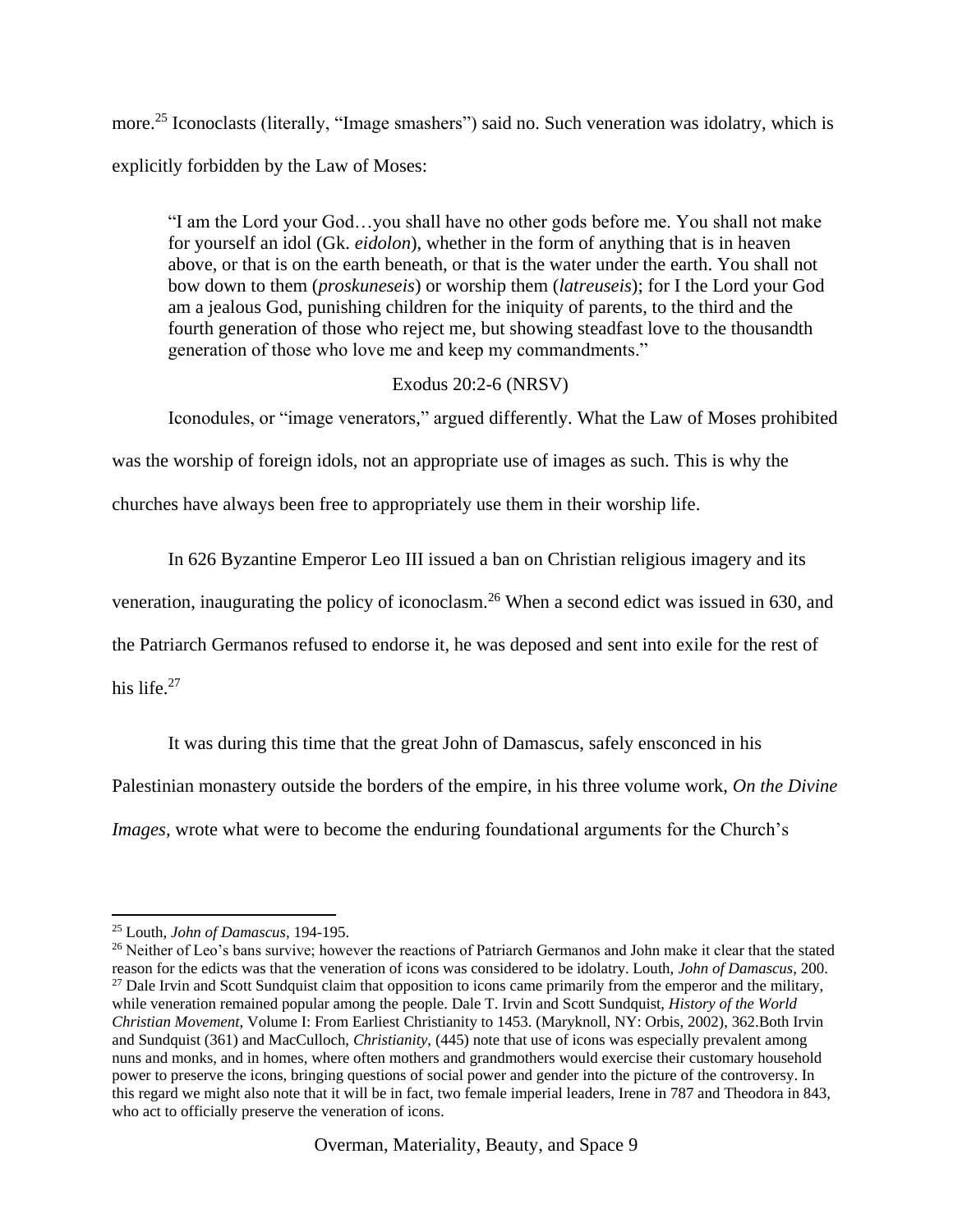formal, dogmatic affirmation of the enchanted iconographic dignity of the material world. We can briefly enumerate several of his main arguments:

- 1. Exodus 20:4 is referring to the worship of pagan idols, not to an appropriate veneration of images (*eikon*). After citing several passages in Exodus and Deuteronomy where Moses elaborates on the concern behind the command, John summarizes, "You see that the single purpose of this (commandment) is that one should not worship, or offer the veneration of worship, to creation instead of the Creator, but only to the One who fashioned all." (*Imag.* I.6; cf. II.8; III.7)<sup>28</sup>
- 2. There is a difference between venerating images and worshiping the living God. John makes a distinction between the act of veneration (*proskunesis*), which is appropriate to images, and worship (*latreia*) which belongs to God alone (*Imag*.I.14). As Andrew Louth points out, the Greek word *proskunesis* has a very concrete meaning of bowing down or even prostrating oneself. Its etymology possibly suggests touching with the mouth or lips.<sup>29</sup> And indeed when exploring the dimensions of proskunetic veneration in the Old Testament, John shows that it can actually be quite deep and intense, including bowing and kissing. Yet, while it may share physical acts with it, it is never the same as the worship of *latreia*, which belongs to God alone.
- 3. When we venerate or pay respect to an image, we are paying respect not to the mere image itself, but to what lies behind it, that is, its prototype. Using an example taken from Basil the Great, John points out that an image of the Emperor does not possess a glory in

<sup>28</sup> All quotations are taken from John of Damascus, *On the Holy Images*. Trans. Andrew Louth (Crestwood, NY: St. Vladimir's Seminary Press, 2003).

<sup>29</sup> Louth, *John of Damascus*, 201.Cf. The Letter of the Synod of Nicea II to the Emperor and Empress: "For *kunein* in the old Greek tongue signifies both 'to salute' and 'to kiss'. And the preposition *pros* gives the additional idea of strong desire towards the subject." In *NPNF*, Volume XIV, 572.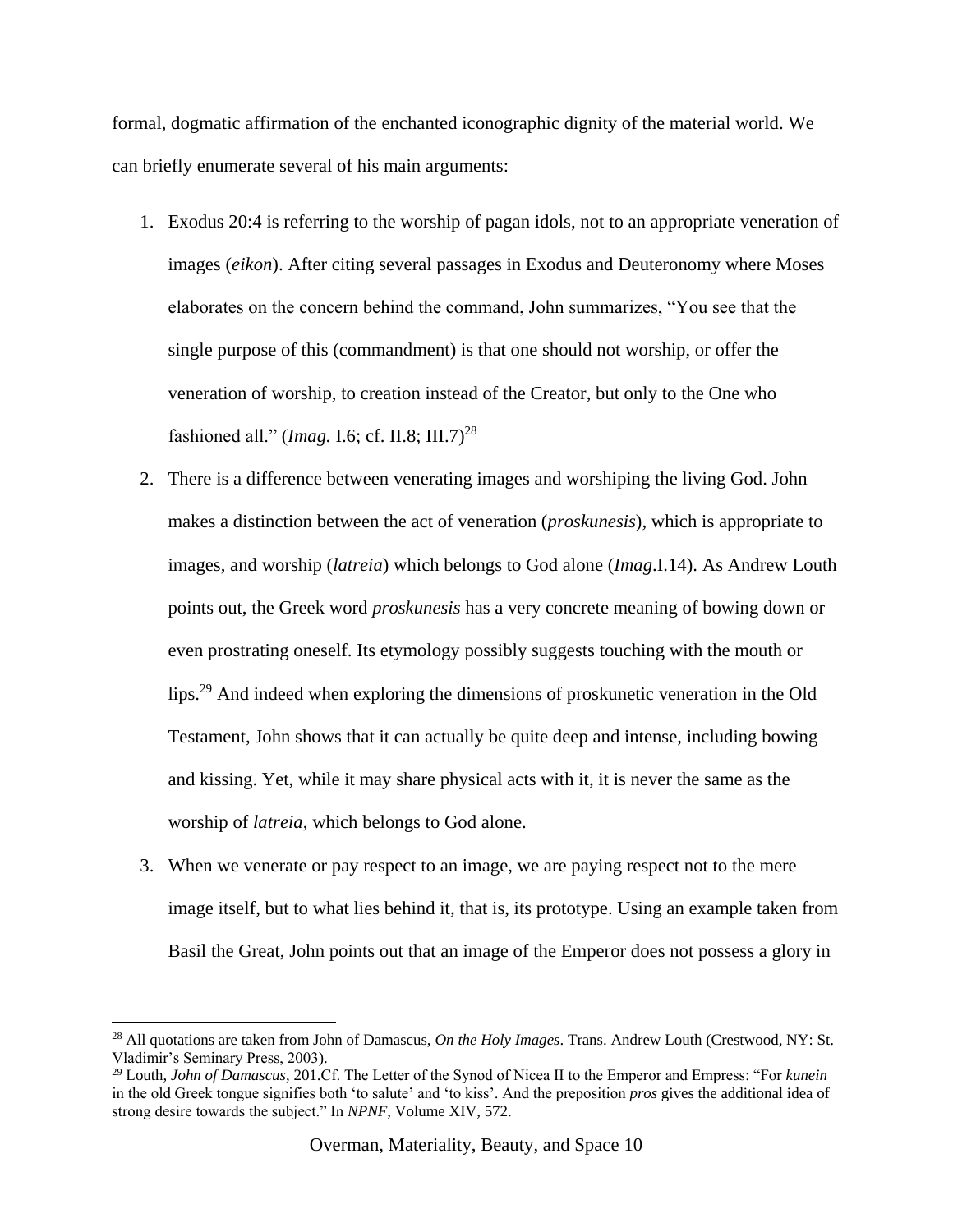and of itself. Its importance derives from that which it is imaging forth. It follows that the honor, respect, and dignity of images of all kinds derives from the fact that they are created by God and are suffused with God's energy and grace. Louth notes this means,

"…all true veneration is an entailment of that worship which is due to God alone. It is not just that veneration as worship and veneration as honour are different; for John the latter is implicit in the former. For all honour derives from the one we worship ("the One naturally (ie by nature) worthy of veneration"): both the authentic honour or worth of those who are his friends, the saints, and the honour we owe kings and rulers who are set over us, does not depend on their intrinsic worth, but their place in God's providential ordering of the world (*Imag*. III.41). Veneration is our response to God's *philanthropia*, expressed both in providence and in the divine love manifest in the Incarnation and the Redemption: it is an expression of wonder, of thanksgiving, of hope based in need, of repentance and confession (*Imag*. III.29-32), all ultimately given meaning in that worship we owe to God alone." $30$ 

4. God has created and placed within His creation all kinds of images. He himself first created images when he created humankind in His own image. In the Old Testament all kinds of images and signs are ordained and used, as is the case in the New Testament as well, including the bread and the wine, and preeminently God's Son, Jesus Christ (Col.1:15). And in the material universe there are layers upon layers of all kinds of signs, which manifest and display hidden realities, while simultaneously leading us to them (*Imag.*III.17).

5. The Emperor does not have the right to determine dogma for the Church, it is "piracy" (*Imag*. II.12).

6. Although it is impossible to depict the nature of the formless and invisible God, now that God has been seen in the flesh, it is not only possible but necessary:

"Of old, God the incorporeal and formless was never depicted, but now that God has been seen in the flesh and has associated with humankind, I depict what I have seen of God. I do not venerate matter, I venerate the fashioner of matter, who became matter for my sake and accepted to dwell in matter and through matter worked my salvation, and I

 $\overline{\phantom{a}}$ <sup>30</sup> Louth, *John of Damascus*, 215.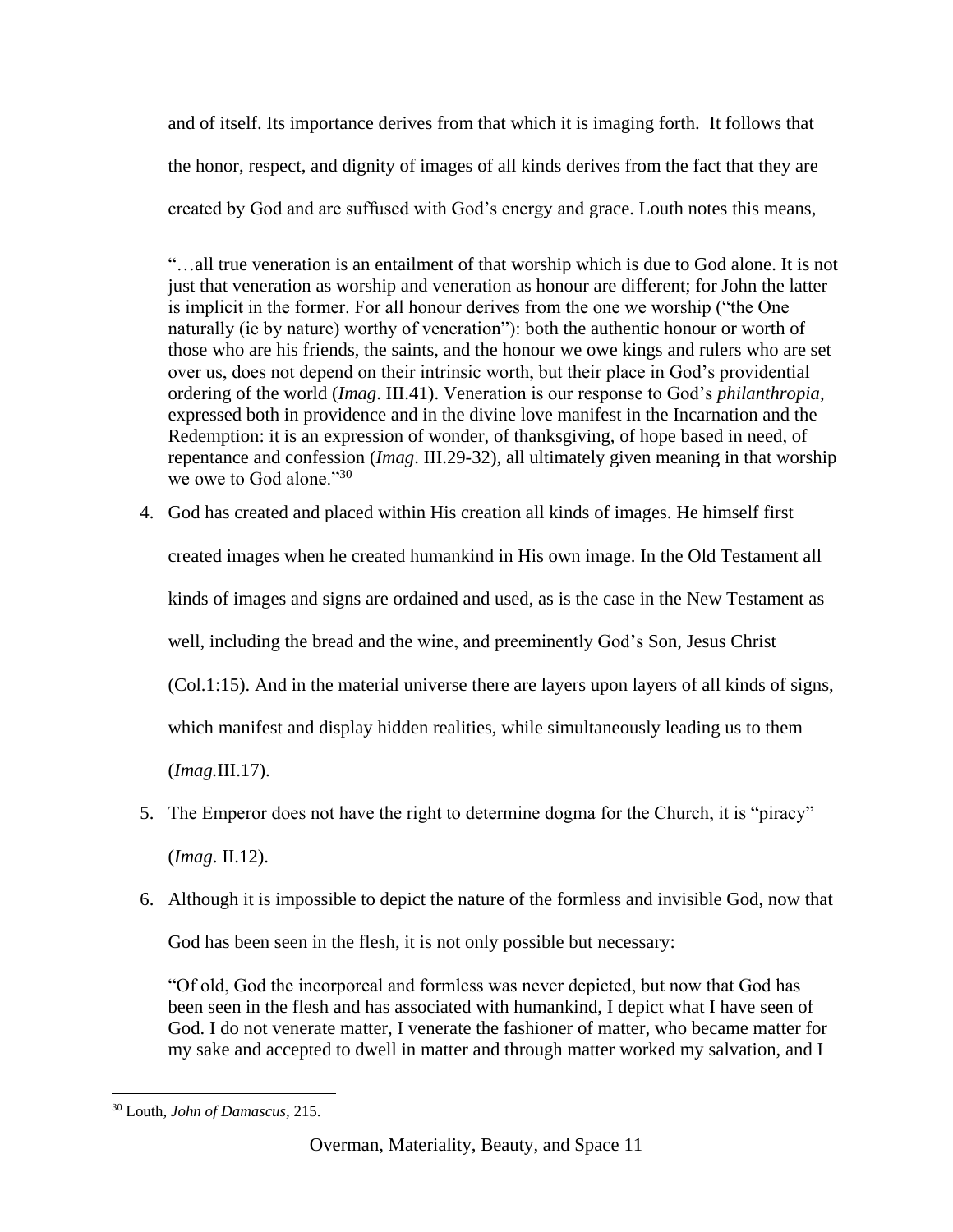will not cease reverencing matter, through which my salvation was worked. I do not reverence as God –far from it; how can that which came to be from nothing be God? If the body of God has become God unchangeably through the hypostatic union, what gives anointing remains, and what was by nature flesh animated with a rational and intellectual soul is formed, it is not uncreated. Therefore I reverence the rest of matter and hold in respect that through which my salvation came, because it is filled with divine energy and grace."

#### *On the Divine Images*, I.16 (cf. II.14)

The Incarnation then, by associating with, embracing and indeed assuming material being has confirmed the sacred nature of matter. In the Person of Jesus Christ, God has unchangeably united Himself to matter, thus divinizing it. To reject veneration implies that matter is evil, a view held by Manicheans, but not Christians (*Imag.*I.16). Matter is indeed a transparent image of the divine, filled with divine energy and grace, and capable of being a bearer or vehicle of the Spirit.

Louth summarizes John's doctrine of the icon, asserting that, "the making of icons and their veneration rests for John on two principles: first, what one might call the architectonic significance of the created order, and secondly, on the Incarnation, in which the source of everything, including images, himself beyond image, takes on a form, the human form, of which there can be images: in the Incarnation, as Maximos puts it, the Lord "became a type and symbol of Himself."<sup>31</sup> On the basis then of these two foundational principles, Louth can say that, for John, the universe as created by God is an inherently iconographic place, an order of signs, where in a multitude of ways, "reality echoes reality," Images "body forth" hidden and higher realities which call for our acknowledgement, acceptance and devotion. In all kinds of ways, "images establish relationships between realities: within the Trinity, between God and the inner

 $\overline{\phantom{a}}$ 

Overman, Materiality, Beauty, and Space 12

<sup>31</sup> Louth, *John of Damascus*, 213-214. Maximus Ambig. 10 PG 91.1165D. Trans. Louth *Maximus*, 1996, 132.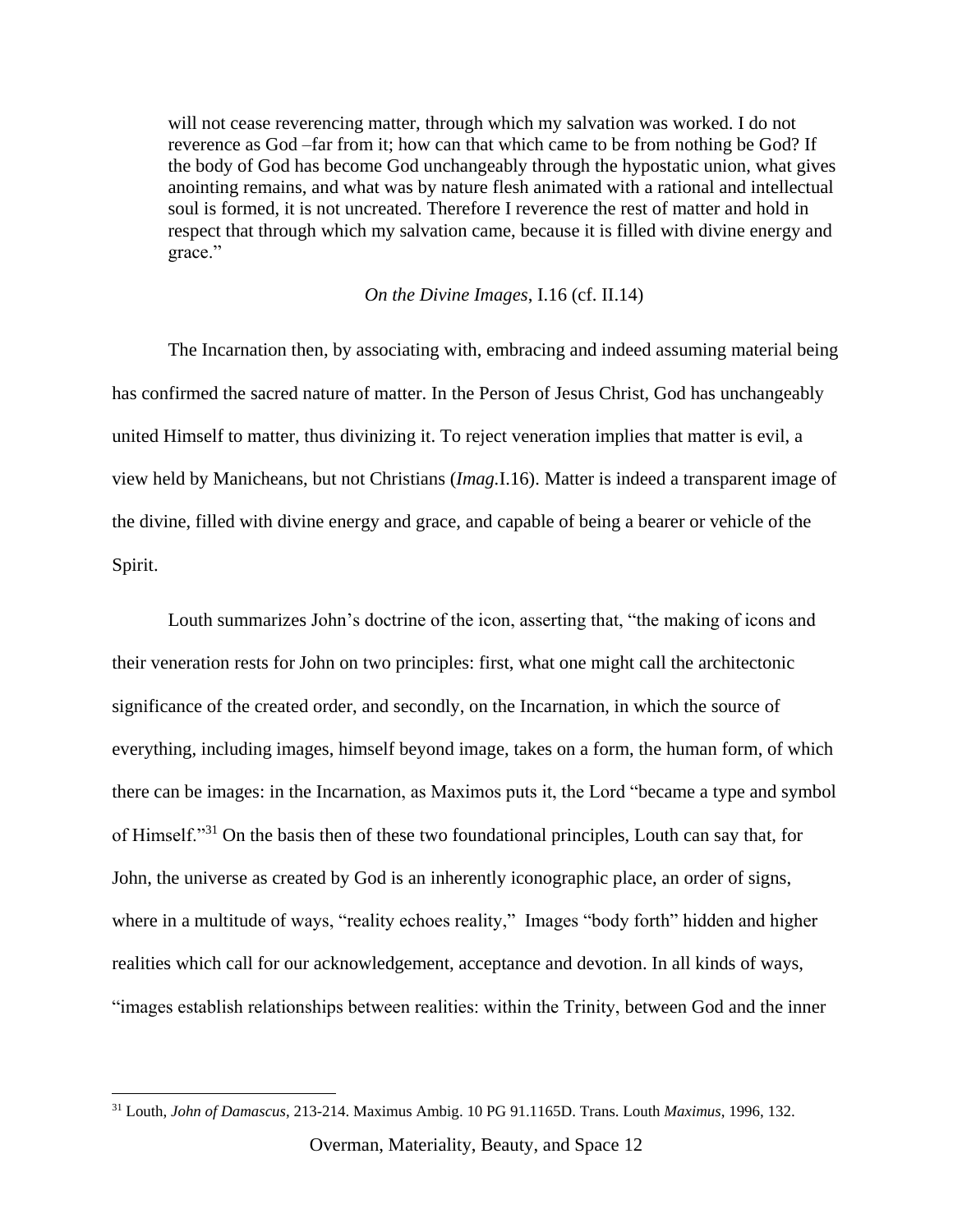reality of the human soul, between visible and invisible, between the past and the future, and the present and the past. The image, in all its different forms, is always mediating, always holding together in harmony."<sup>32</sup> The Damascene, "sees the soul attaining transcending reality through the senses, rather than by abandoning them."<sup>33</sup> And for John, the poet, songwriter and liturgist, the God who created humankind in His image, created them to make images and to use the imagination given to them by  $God.<sup>34</sup>$ 

From all this we can see that for the Orthodox, iconoclasm was not simply a controversy over proper modes of worship. At stake rather was the full integrity of the Incarnation, the dignity of matter and the cosmic dimensions of salvation. In light of the Trinitarian and Christological definitions of the foregoing ecumenical councils, one might even say the seventh, which would occur in 787, contained, contended for, and affirmed the determinations of the previous six.

While iconodules were not severely persecuted during the reign of Leo III, they were during that of his son Constantine V (741-775), who intensified the imperial attack against the veneration of images. In 754 he called a Synod in Hiereia, which condemned the veneration of icons, and also anathematized both Germanos and John.<sup>35</sup> The decree of the synod argues that a true image must be of the same essence or nature (*homoousios*) as its prototype. But since God in His nature cannot be depicted, if an image of the God-Man is made, then either his divine natures

<sup>32</sup> Louth, *John of Damascus*, 212, 216.

<sup>33</sup> Louth, *John of Damsscus*, 217.

<sup>34</sup> Louth, *John of* Damascus, 216. For all his undisputed importance as a preacher and theologian, John is perhaps more widely experienced through his multitude of liturgical songs. Another significant contribution of Louth's monograph on the Damascene is his rich and extensive treatment of many of these songs. See Louth, *John*, 252-282. <sup>35</sup> The decree of this synod, the only remaining expression of iconoclast argument, is contained in the extracts of the Acts of the Seventh Ecumenical Council, the Second Council of Nicea II (787) in *A Select Library of Nicene and Post-Nicene Fathers*. Volume XIV. Edit. Philip Schaff (Grand Rapids. Mich.: Eerdmans, 1978), 543-546.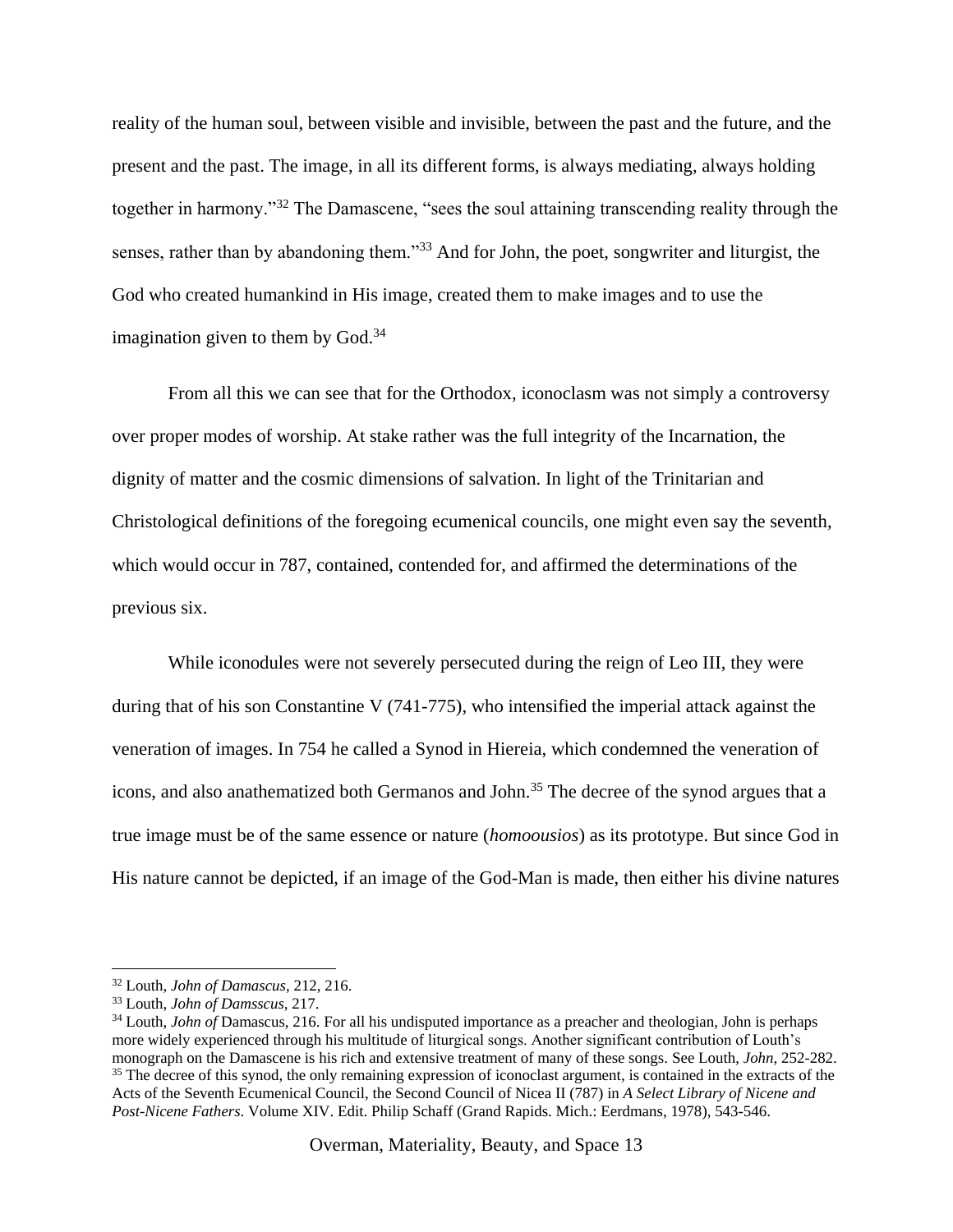are mingled (Monophysitism) or they are separated from one another (Nestorianism).<sup>36</sup> To this Theodore the Studite and his contemporaries –the next generation of iconodules- responded that the image is not identical to the prototype, but is a likeness. And it is the likeness that is being depicted. Furthermore, the depiction is not of the human or divine natures (*ousioi)* of Christ, but of the Person (*hypostasis*).<sup>37</sup> Catherine Roth explains that according to Orthodox teaching, "the Logos assumed human nature in general, not a human hypostasis (in other words, there is no man Jesus apart from the incarnate God). Therefore Christ's human nature cannot be portrayed as nature, but only as it occurs in the hypostasis which combines the two natures. And in this hypostasis Christ's humanity has the properties of an individual man, including a particular appearance which was seen and can be portrayed."<sup>38</sup>

When Constantine's son and successor, Leo IV died, a few years after his death, in 787 his iconodule widow Irene took the opportunity to work with their son to convene an Ecumenical Council in Nicea to formally settle the controversy.<sup>39</sup> Using many of John's arguments, the Council restored the veneration of icons to the churches. Among the items in the Acts of the Council is a letter from the absent Pope Hadrian in Rome, whose Western churches had escaped any controversy regarding icons, congratulating the Council for choosing to return to "the traditions of the orthodox Faith," returning "the venerable icons" to be "placed in their original state."<sup>40</sup> But after the death of Irene, supporters of the iconoclast position again pushed forward their agenda and in 815 succeeded in seeing a new imperial edict put forth once again removing icons from the churches, the so-called "second iconoclasm." Finally, with the death of the last

<sup>36</sup> *NPNF*, Volume XIV, 543-544.

<sup>37</sup> Evdokimov, 30. 196-198.Theodore the Studite, *On the Holy Icons* I.8-12., Introduction and translation by Catherine Roth .Crestwood, NY: St. Vladimir's Seminary Press, 1981, 27-33.

<sup>38</sup> *On the Holy Icons*, Roth trans., 11-12.

<sup>39</sup> *NPNF*, Volume XIV, 529-577.

<sup>40</sup> *NPNF*, Volume XIV, 536-537.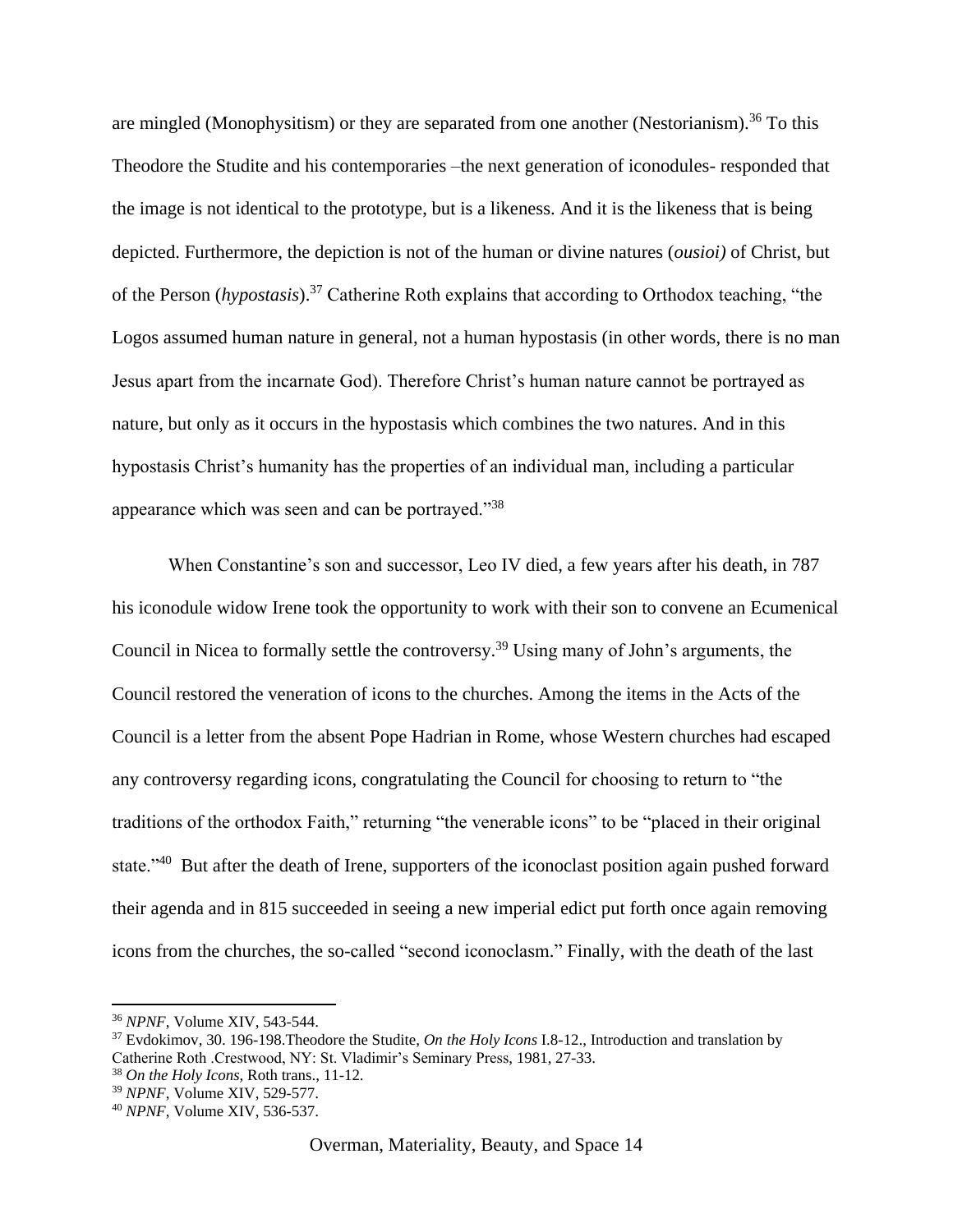iconoclast emperor, Theophilus, and the practice of icon veneration as popular among the people as ever, his iconodule wife, Theodora, ordered an end to the persecution.<sup>41</sup> The following Sunday, the first Sunday of Lent, 843, a sermon was preached by the Patriarch of Constantinople in the Hagia Sophia reinstating icons back into the life of the church, a Sunday still celebrated today throughout the Orthodox world as "The Feast of Orthodoxy."

Despite Pope Hadrian's affirmative letter, reception of Nicea II in the West got off to a rocky start. Due to an unfortunate mistranslation of one part of the Council's Acts, one of the bishops of the Church in Cyprus was understood to affirm that he gave the same veneration to images as he did to the Holy Trinity.<sup>42</sup> Charlemagne condemned the theology of the East which promoted icons and authorized theological statements, known as the *Carolini Libri,* which minimized the value of images. In 794 a Council at Frankfurt am Main recorded their disapproval of what they took to be Eastern misuse of images.<sup>43</sup> Yet despite this official theological thinking, Western Christian art up to the eleventh and twelfth centuries still carried a sense of the world as an epiphanic revelation of the invisible, as can be seen in the great cathedral at Chartres, Romanesque art, or Italian iconography. Nevertheless, Paul Evdokimov judges that the initial impact of the *Libri Carolini* and subsequent synodical assertions of the mere ornamental purpose of images permanently affected the West, where art tended to become "linked to what was useful, utilitarian that is, what teaches and consoles."<sup>44</sup> During the Reformation, Protestants rediscovered the *Libri Carolini,* which were first published by a friend

<sup>41</sup> Irvin and Sundquist, 362-363.

<sup>42</sup> The passage can be read, with notations, from Session III of the Acts of Nicea II in *NPNF*, Volume XIV, 539, 577, 579.

<sup>43</sup> MacCulloch, 449.

<sup>44</sup> Evdokimov, 168.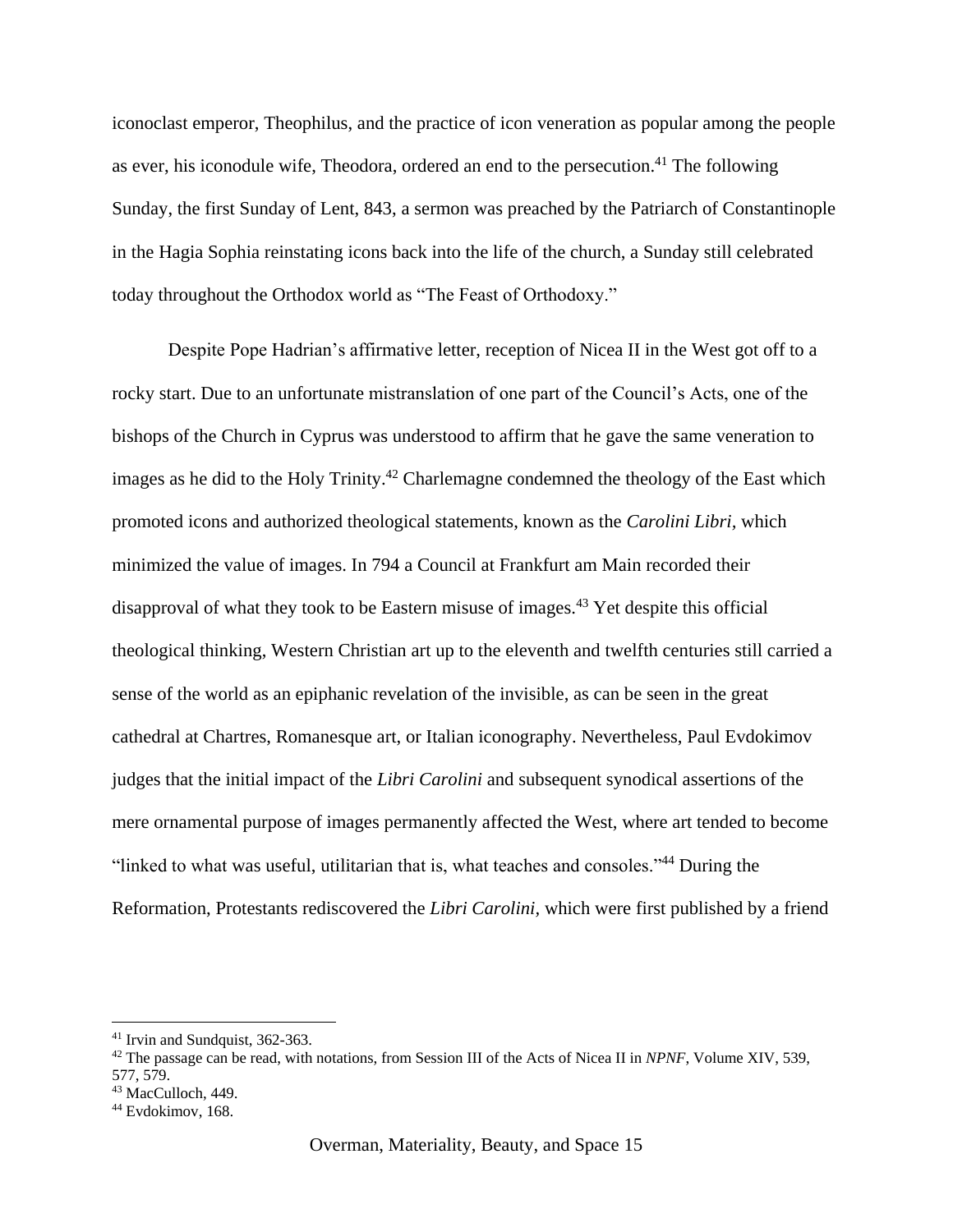of John Calvin, and used them in their polemics against images.<sup>45</sup> But the Roman Church explicitly affirmed Nicea II at the Council of Trent (1545-63).<sup>46</sup> In the East however, the dogmatic determinations of the iconoclasm were refined and flourished in the tenth through fifteenth centuries, so that today they pervade throughout the Orthodox world.<sup>47</sup>

Within the context of the theological accents of the more Eastern traditions, which affirm the iconographic nature of the material world, we have traced the enfranchisement of these visions into the dogmatic tradition of the churches. We will now offer a brief tour of aspects of Orthodox liturgical practice wherein we can catch exemplary glimpses of resulting approaches to materiality, beauty, and space in worship.

## **MATERIALITY, BEAUTY, AND SPACE IN LITURGICAL WORSHIP**

 $\overline{a}$ 

Maximus, in fact, was one of the first Eastern theologians to produce an entire monograph on the mystical meanings of Orthodox liturgical practice, his *Mystagogia*. <sup>48</sup> But for our purposes we will look at some features of contemporary Orthodox worship - which is remarkably similar to that depicted in Maximus- guided by the artist and Russian Orthodox theologian, Paul Evdokimov.<sup>49</sup>

<sup>45</sup> MacCulloch, 451. While Calvin did not accept what he termed "the childish arguments" and the "ridiculous use of Scripture texts" of the Council of Nicea (787), and decried what he considered to be the idolatry rampant in the papist veneration of images, he did not argue for an absolute prohibition on images. Rather he encouraged, "a pure and legitimate use" of sculpture and painting, "lest the things which the Lord has conferred upon us for His glory be not only polluted by perverse misuse, but also turned to our destruction." And he does make use of the *Libri Carolini*. *Institutes,* XI.1-16.

<sup>46</sup> *The Decrees of the Council of Trent*, Session the Twenty-Fifth. Ed. and trans. J. Waterworth (London: Dolman, 1848), 232.

 $47$  Evdokimov judges that the evolution of the icon in the East took place in three periods: 1) The Justinian era of the sixth century and the miracle of Hagia Sophia; 2) The First Byzantine renaissance under the Macedonian and Commenian dynasties of the tenth and twelfth centuries; 3) The Second Byzantine renaissance under the fourteenth century Palaeologan dynasty, the icon's "golden age." *Art of the Icon*, 165.

<sup>48</sup> The *Mystagogia* is available in English translation in *Maximus Confessor: Selected Writings*. Trans. George C. Berthold. (New York: Paulist Press, 1985).

<sup>49</sup> Paul Evdokimov. *The Art of the Icon: A Theology of Beauty*. Trans. Fr. Steven Bingham (Redondo Beach, CA.: Oakwood, 1990).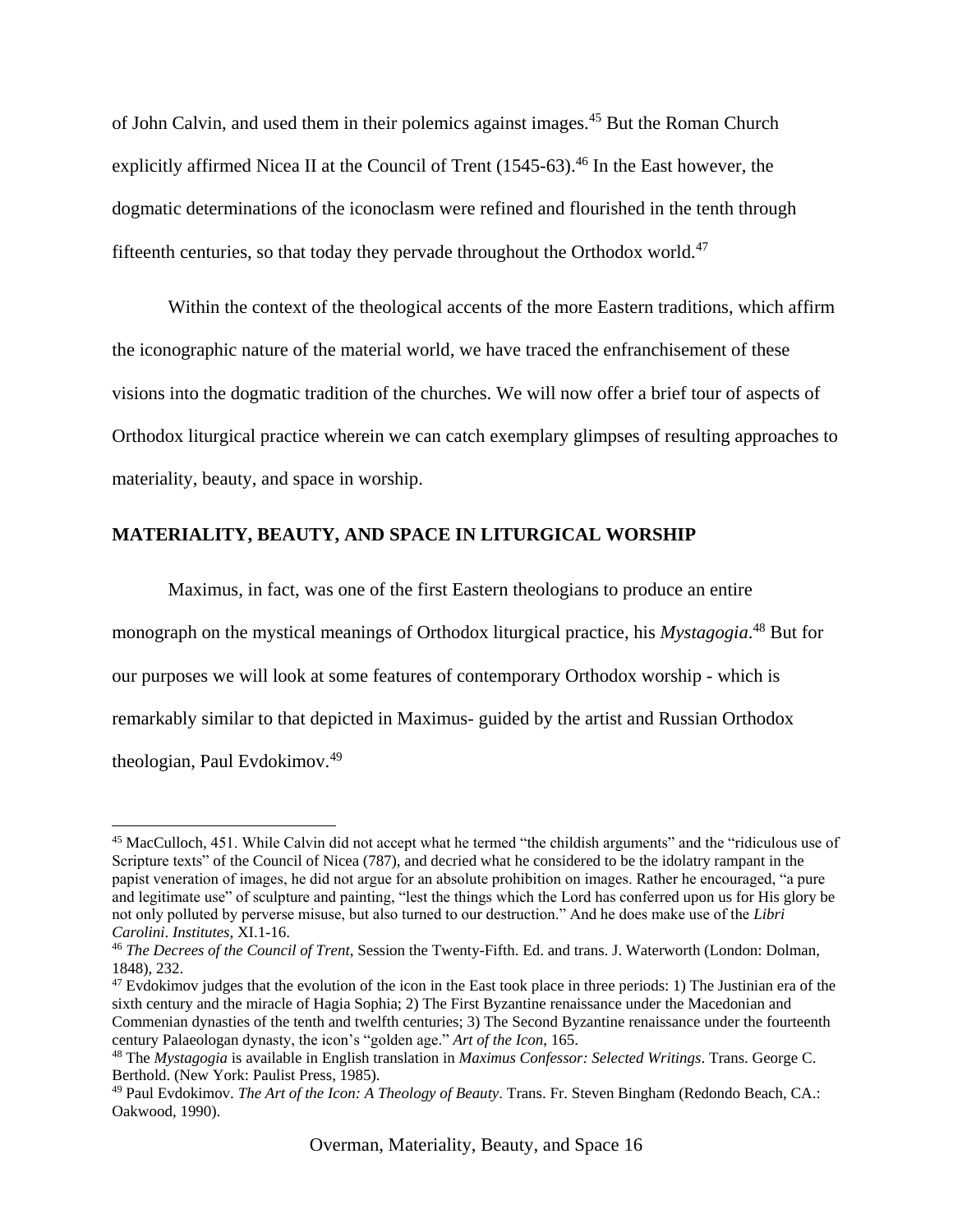Entering into an Eastern Orthodox church is a gradual and guided ascent and initiation which the topographical arrangement of the parts helps us to see. Entering the front gate, passing through the atrium and by the bell tower, the welcome makes us feel at home, and the ringing of the bells constitutes both a celebration and an exorcism. In front of the main door sits the baptistery, a fountain of living water. <sup>50</sup>

The church building itself is not designed to be a place on earth reaching up, but an architecture which represents and welcomes God's descent into creation. Its architectural challenge is "to create harmony between the natural scale of the human and the transcendent scale of the infinite," a cosmic center reproducing within itself "the internal structure of the universe," where "the rhythms of nature, the flesh of this world, having been enrolled into the sacramental and liturgical action, integrate themselves into sacred history."<sup>51</sup>

The three main sections of the church are modelled on the three sections of Moses' sanctuary and Solomon's temple. The altar or sanctuary, always at the eastern end, corresponds to the Holy of Holies, the place of God's dwelling, from which God shines out. It is separated from the nave, where the congregants stand, by a large screen called the iconostase. The iconostase is covered with brilliant icons, but the central icons are standardized, anchored in the middle by Christ vested a bishop, blessing humankind. This is the *deisis*, the "supplication" or "intercession." There are three doors through the screen, the two swinging and central doors, or "royal" doors, and the two smaller, "north" and "south" doors, used by deacons and acolytes to

<sup>50</sup> Evdokimov, 158.

<sup>51</sup> Evdokimov, 143, 145, 119.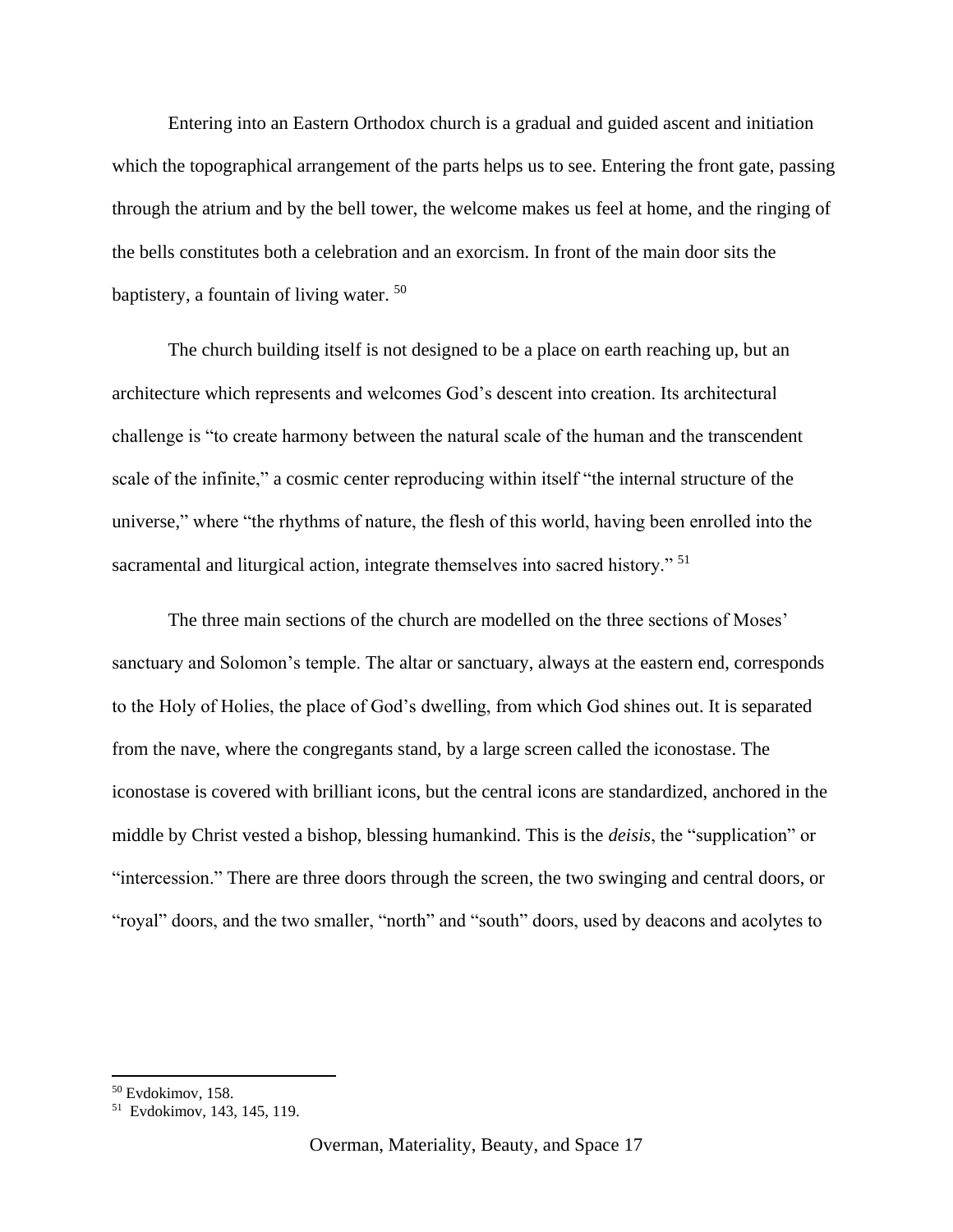go in and out of the sanctuary.<sup>52</sup> The third section is the narthex, today serving as a point of entry.

Rising up the steps into the outer and then inner narthex one begins to get the sense of ascent, a sense confirmed when looking to the east end we see a raised platform, the *solea*, the upper room which is the place of Eucharistic communion. The various walls, barriers, doors, curtains and screens, as liminal sites, have the capacity to distinguish but also provide connection between the binary categories they image forth, such as heaven/earth, here/there, sensible/intelligible.<sup>53</sup> The square shape of the building represents "the immutability and stability of the accomplished plan," while on the inside, "the circular dynamics of the services and rites take place." Symbolized by the rising of incense, "the perfume of the sun and light, the sweet smell of Pneuma...the development of the liturgical space proceeds along a vertical plane," ascending to God. "Along with these upward linear movements we have the procession (originally a sacred dance) around the church or the altar which designates a movement around the cosmic center," uniting heaven and earth and imitating the stars moving in their orbits.<sup>54</sup> Through the various elements of the Divine Liturgy, the worshipper encounters a holistic representation of and touch point for the invisible divine through the elements and the reordered human senses, in the Spirit. Emphasizing the wholeness of the human being, and bodily experience in liturgy, Evdokimov notes that, "in the liturgy, we hear chants sung, contemplate visible icons, smell incense, receive through the senses and eat matter in the sacraments: This

<sup>52</sup> Evdokimov, 154-155.

<sup>53</sup> Fr. Maximos Constas, "Beyond the Veil: Imagination and Spiritual Vision in Byzantium" (University of Chicago Workshop Paper, March 2014), 1-2.

https://www.academia.edu/11995072/Beyond the Veil Imagination and Spiritual Vision in Byzantium Universi ty\_of\_Chicago\_Workshop\_Paper\_March\_2014\_

<sup>&</sup>lt;sup>54</sup> Evdomikov, 146.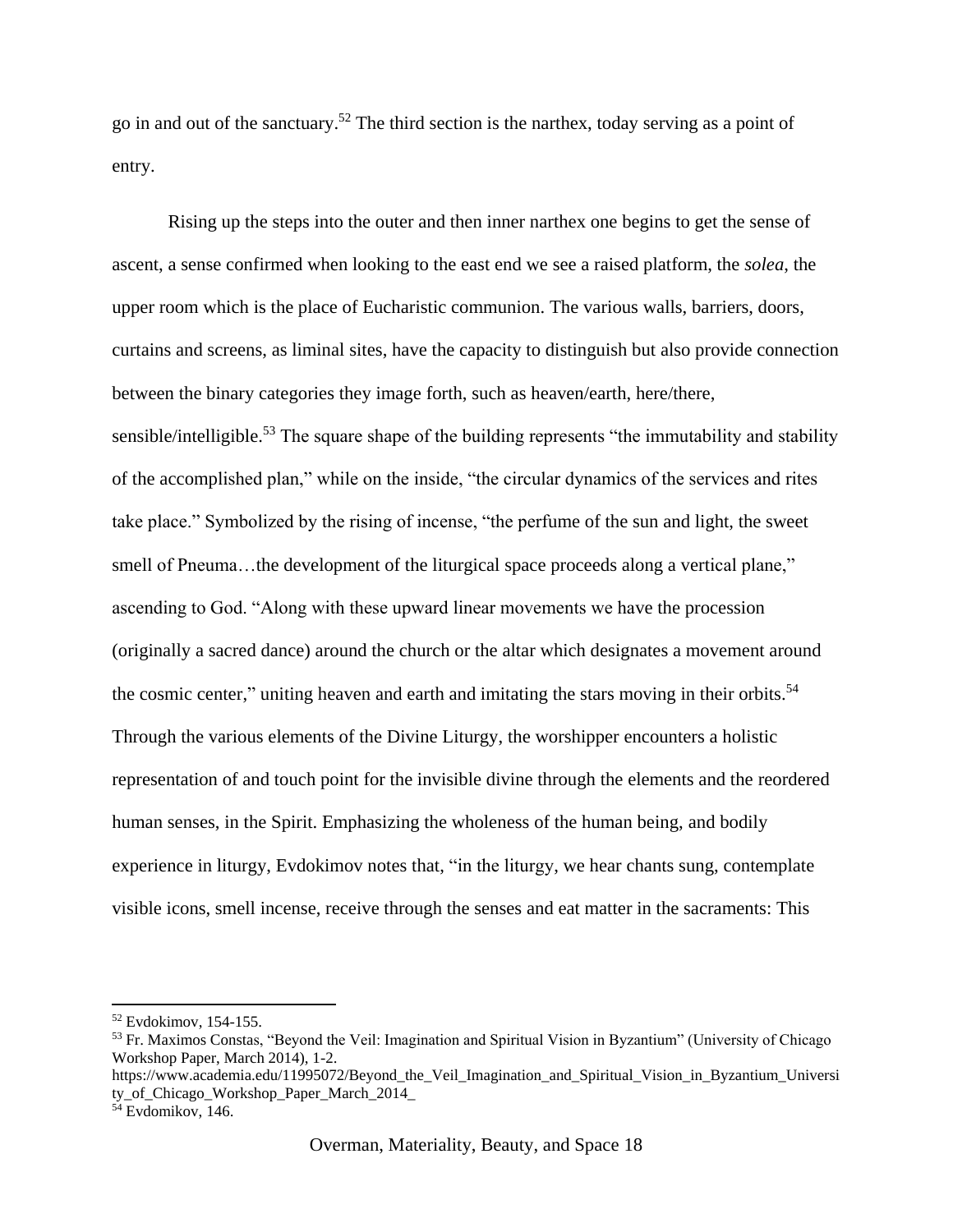allows us to speak of a liturgical sight, hearing, smell, and taste."<sup>55</sup> "The liturgy integrates the most elementary actions of life: drinking, eating, washing, speaking, acting, communing….It restores to them their meaning and true destiny, that is, to be blocks in the cosmic temple of God's glory."<sup>56</sup>

But if the architecture of the church building orders space, while the liturgical Eucharistic memorial orders time, "the icon gives us the experience of the invisible, of the 'interior form' of being," an experience which is nevertheless dependent on the grace of illumination.<sup>57</sup> To the Western eye, icons can seem strange, even distorted, with their non-naturalistic, nonperpsectival, and non-progressive appearance. But when we understand their precise liturgical and sacramental purpose, the reasons for their various distinct characteristics become clear. <sup>58</sup> The icon is not designed to mirror physical nature nor to provide a venue for the artist's imagination to exercise itself. Rather the icon is primarily designed to image forth the conciliar, dogmatic vision of the church, to provide a vehicle of presence for the Prototype, and, through that vehicle of presence, also, through the Spirit, create a point of access to the indescribable.

Therefore, the Council of Nicea II (787) decreed that, "the painting of icons is not to be exclusively left to the initiative of the artist."<sup>59</sup> For these reasons also, almost invariably the icon is not signed by the iconographer, the artist fading behind the expression of Holy Tradition. The figures have a bare minimum of historical detail; a "too perfect" human form can be an obstacle

<sup>55</sup> Evdokimov, 28. Here also, in light of a Christian theology of the body, he quotes Gregary Palamas "The body also has an experience of divine things." (*Tome Hagiorite*, PG 150, 1233 D) and Maximus who said that "the powers of the soul expand and develop through the senses" (no reference).

<sup>56</sup> Evdokimov, 117.

<sup>57</sup> Evdokimov, 188.

<sup>58</sup> Clemena Antonova, *Space, Time, and Presence in the Icon: Seeing the World with the Eyes of God* (Burlington, VT.: Ashgate, 2010), 153-154.

<sup>59</sup> Quoted in Evdokimov, 144.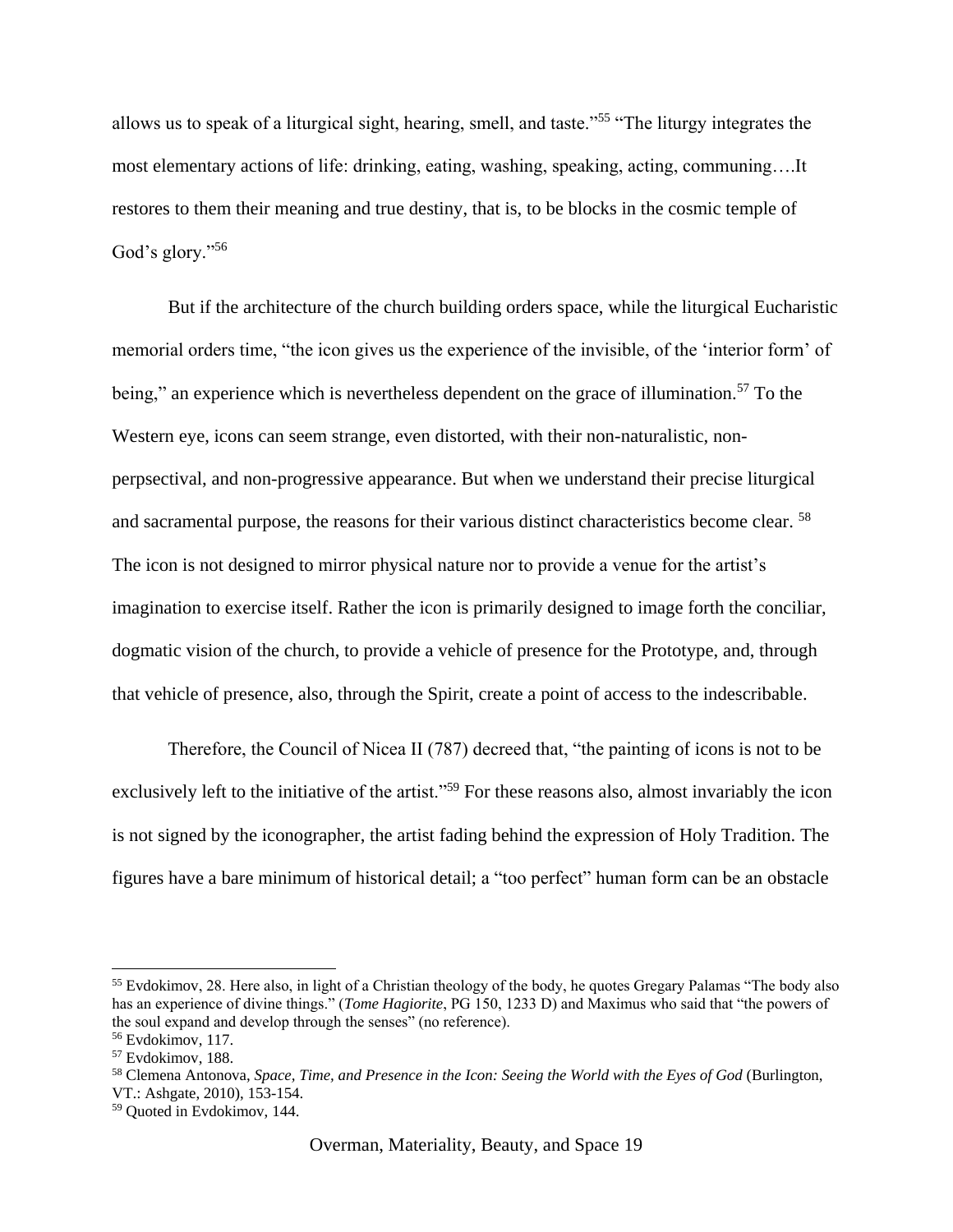that obscures the content of the message or throws "an opaque shadow over the invisible."<sup>60</sup> A certain "hieratic dryness" and "ascetic detachment," "oppose any sort of artistic decoration or aesthetic enjoyment for their own sake," attempting to create and maintain space for the expression of dogmatic vision and experience with ineffable presence. <sup>61</sup> The elongated and slender figures evoke movement and especially an ascension to the Source, within which all being finds its proper place.

Capturing the Eastern sense of transfiguration through holistic, liturgical worship, near the end of his *Mystagogia*, Maximus relates that "the blessed old man, whose teachings he is passing on, urged Christians to regularly attend "the holy synaxis" both because the holy angels take note each time we enter and because "the grace of the Holy Spirit," which is always with us, is with us there in a special way. It "transforms and changes each person who is found there and in fact remolds him…even if he does not himself feel this, because he is yet a child in Christ and unable to see either the depths of reality or the grace operating in it, which is revealed through each of the divine symbols of salvation being accomplished, and which proceeds according to the order and progression from preliminaries to the end of everything." He walks through each element of the liturgy, enumerating what is "effected" by each, including the belief that when we confess the Symbol of the Holy Trinity, its intuited reality of simultaneous union and distinction in love is communicated to us, imprinting itself in us and shaping us into its likeness.<sup>62</sup>

<sup>60</sup> Evdokimov, 147.

<sup>61</sup> Evdokimov, 179.

<sup>62</sup> *Mystagogia* 24, Trans. Berthold, *Maximus*, pp.206-207. Reference to internal imprinting of the Trinity in *Mystagogia* 23, Trans. Berthold, 205.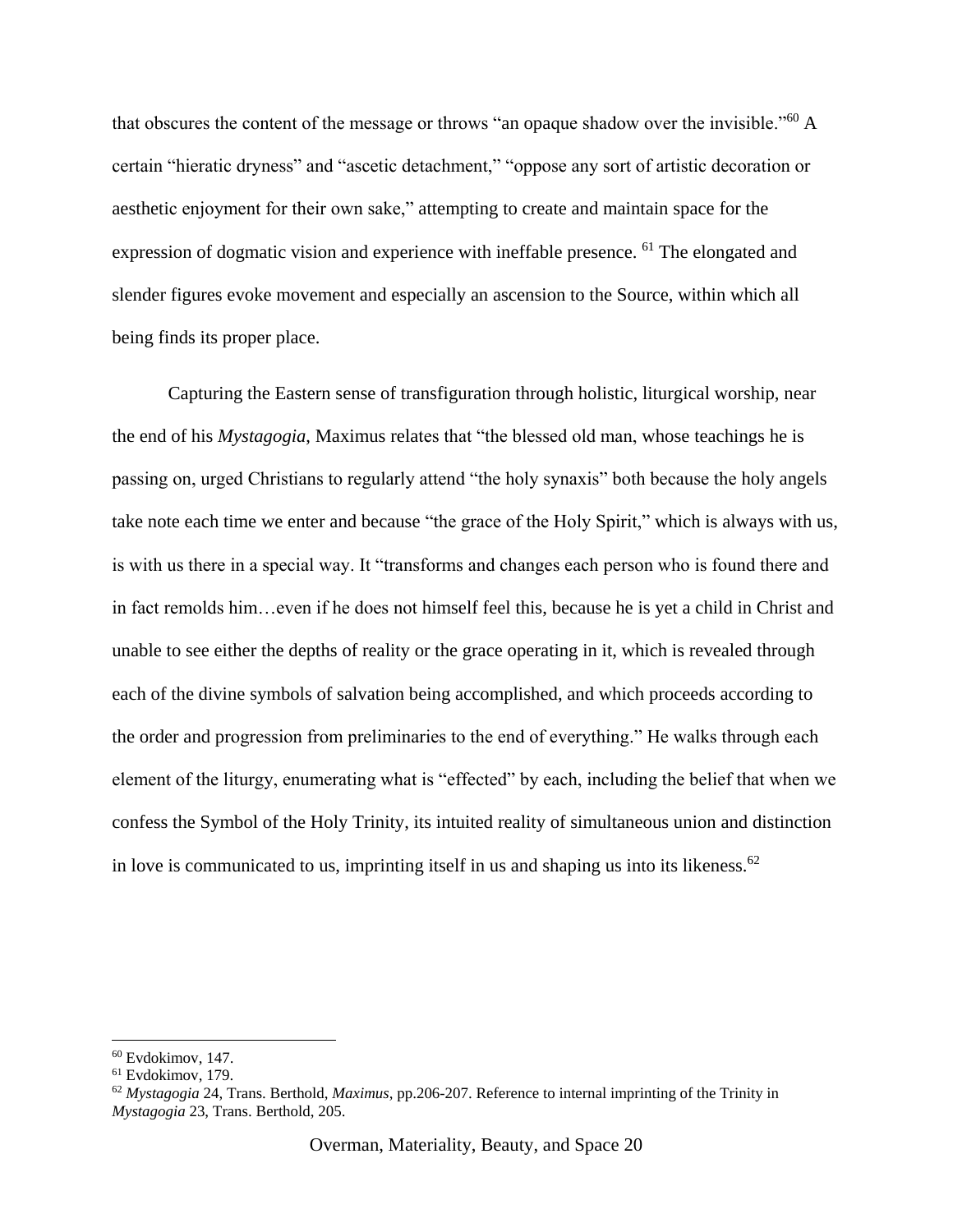#### **PENTECOSTAL APPROPRIATION**

Pentecostal appropriation of earlier Christian worship traditions is not without precedent. In her March 1939 sermon, "This is My Task," Aimee Semple McPherson relates the great interest and admiration she felt listening on the radio to the anointing of Pope Pius XII in Rome. She was particularly taken with the details of the anointing itself, expressing a desire to adopt those details for use in ordination rites at Angeles Temple:

"But I can't help being very impressed with that ceremony, especially the part where they set him aside and put oil on his hands to anoint him and gave him the communion. And I said, 'Well, my, from now on when I ordain my young people, I'd love to see their elders anoint their hands with oil that they might go out and lay hands……and take the Lord's Supper that they might go and give it to others."<sup>63</sup>

With respect to the more Eastern witness regarding materiality, beauty, and space, it seems that the Orthodox tradition can serve as a significant support and enrichment for the further development of Pentecostal intuitions for a new, global age. For example, recently James K. A. Smith has attempted to articulate from the practices of pentecostal worship five key elements of a distinctly pentecostal worldview, including "an 'enchanted' theology of creation and culture," and "a nondualistic affirmation of embodiment and materiality."<sup>64</sup> The first, he finds grounded in the implicit pentecostal affirmation of the dynamic, active presence of the Spirit –and spirits- not only in the church, but also in the creation and in a positive recognition of the Spirit's work in the realm of human culture-making. It is a sense that "all of creation –nature and culture- is charged with the presence of the Spirit..." <sup>65</sup> The second he derives from

<sup>&</sup>lt;sup>63</sup> "This is My Task", preached at Angeles Temple, Sunday March 12, 1939. Thanks to Karen Heimbuch for help locating this passage.

<sup>64</sup> James K. A. Smith, *Thinking in Tongues: Pentecostal Contributions to Christian* Philosophy (Grand Rapids, MI: Eerdmans, 2010), 31-33.

 $65$  Smith, 41.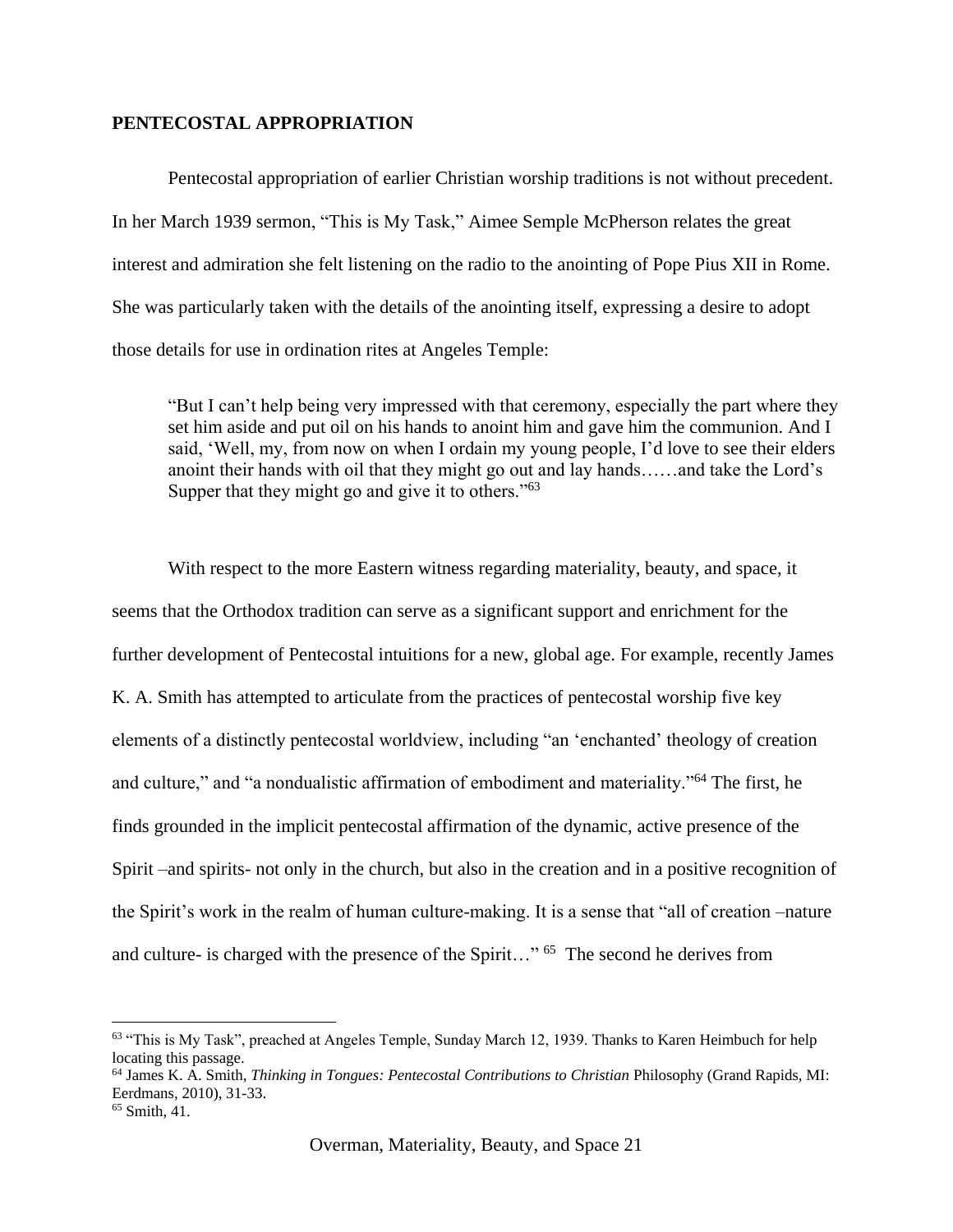pentecostal affirmation of the holistic ministry of Jesus, "for whom the message of salvation was primarily a message of *liberation* from sin and its effects, including the material effects of illness and disease, as well as oppression and poverty." <sup>66</sup> However, "inchoately embedded in this central affirmation that God cares about our bodies is a radical affirmation of the goodness of creation that translates (or *should* translate) into a radical affirmation of the goodness of bodies and materiality *as such*. Here, I think is one of the most underappreciated elements of a Pentecostal worldview." Echoing one of John of Damascus' specific critiques of an iconoclastic worldview, Smith contrasts the holistic pentecostal sensibility with "a basically Manichean (or Platonic) approach to the world that sees material reality – both bodies and material elements associated with bodies (sexuality, the arts) –as fundamentally bad or evil, and therefore something to be avoided, suppressed or ultimately escaped." <sup>67</sup> From our foregoing survey of its theological and dogmatic perspective, and its present day liturgical practice, we can see that the highly developed and nuanced insights of the Eastern churches can indeed provide affirmation and enrichment to these important and helpful Pentecostal distinctives. From its beginning, Pentecostalism has exhibited a sort of sacramental sensibility, a way of seeing the world which has no problem viewing material creation as a vehicle of the Spirit and affirms a way of knowing and experiencing the divine which does not exclude the senses, the body, movement, rhythm or extra-cognitive dimensions.<sup>68</sup>

More specifically, it seems that many elements of the Eastern vision are features which in some ways have from the beginning been present in the Pentecostal ethos as well. In this regard it seems the Eastern tradition can serve as an encouragement to Pentecostals to not lose them

<sup>66</sup> Smith, 42-43.

<sup>67</sup> Smith, 42. For John, *Imag*. I.16: "Do not abuse matter; it is not dishonorable; this is the view of the Manichees." Trans. Louth, 30.

<sup>68</sup> Dale Coulter, "Surprised by Sacraments", 3.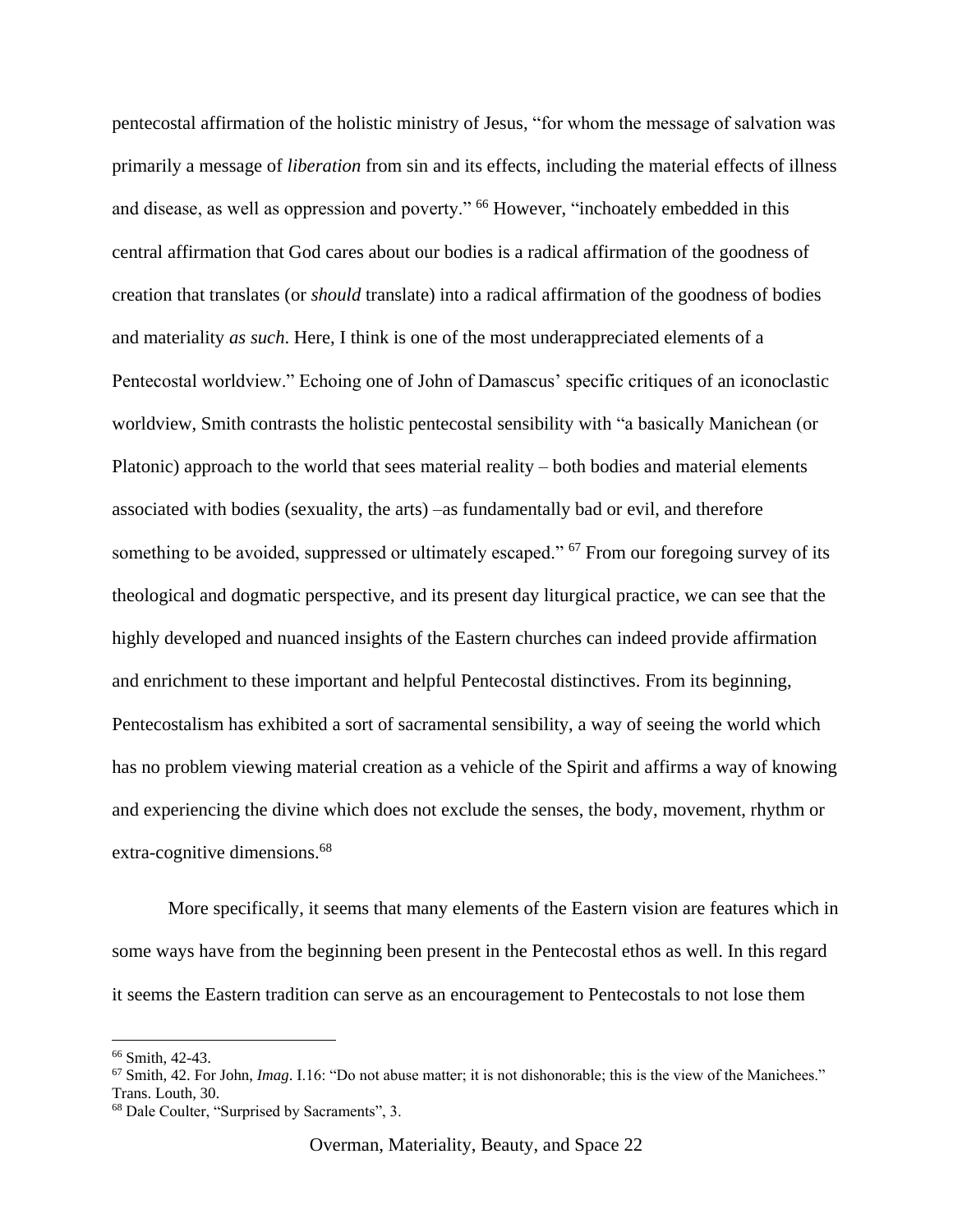and, in certain of the areas, provide further resource for their continued enrichment and development. Without elaboration I might offer a few possibilities:

- The strong and positive creational context of Orthodox theology can reinforce this Pentecostal intuition and remind Pentecostals to not lose this appropriate and important context for all Fall-Redemption theology.<sup>69</sup> Along these lines Pentecostal artists can be encouraged to write songs that include creational contexts and dimensions, and Pentecostal liturgists can continue to use many of the core elements of creation – water, oil, bread, juice, fire, ash, rock and so forth- in Pentecostal worship environments and rituals.
- Beauty can be affirmed, not just for ornamental or instructional reasons, but as, "a fundamental category, both biblical and theological, according to which beauty in the world is a divine reality, a transcendental quality of being analogous with truth and goodness."70
- The insistent apophatic emphasis in Eastern theology can remind Pentecostals to not neglect this dimension of their own witness. Along these lines, taking a cue from the intentions and principles of Eastern iconography, Pentecostal artists can create pieces that not only seek to provide ornamentation, anamnesis, and instruction, but also ones which seek to provide liminal thresholds between the seen and the unseen, the cognitive and experience which transcends words. Pentecostal song writers and worship leaders might also in spots use music which is more chant-like, with fewer words.

<sup>69</sup> Steve Delamarter, "Creation's Cry Against Shallow Shalom: The Uneasy Relationship Between Covenant Theology and Creation Theology in the Conflict Between True and False Prophets", in *Covenant Making: The Fabric of Relationship.* Chuck J. Conniry and Laura Simmons, editors (Eugene, OR: Wipf and Stock, 2014), 53-74. Delamarter argues that when "salvation theology" is not done in the context of a prior and strong creation theology, it can become impoverished and distorted.

<sup>70</sup> Evdokimov, 25.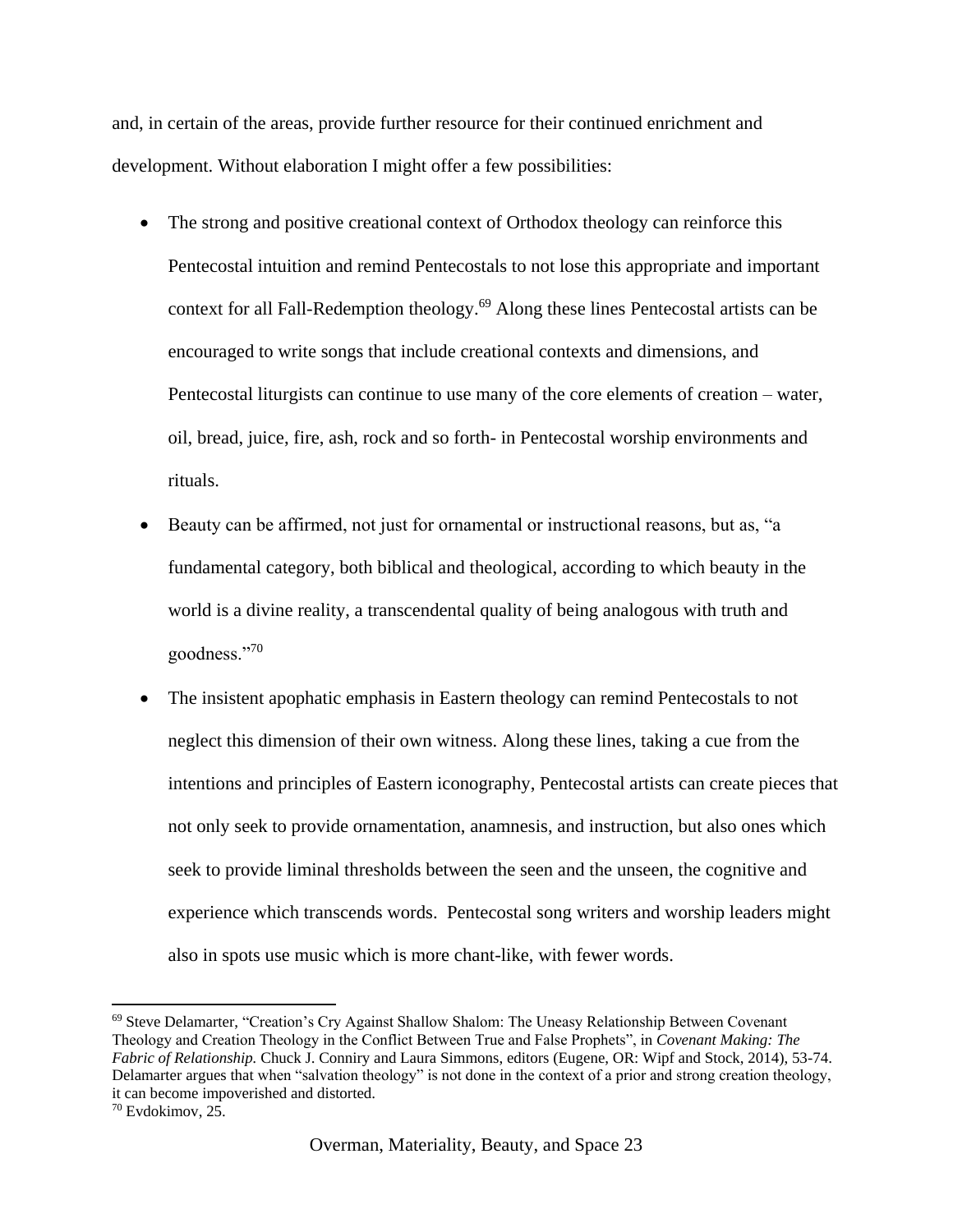- The highly developed Eastern witness can provide further insight into the precise way material objects carry the divine energies (*energeia*), and a deeper understanding of the distinction between iconographic and idolatrous use of material creation.
- In a time when many people are looking for respite from what Walter Hollenweger has called "the tyranny of words" in the Western churches, through the Eastern liturgical tradition, Pentecostals can be affirmed –and perhaps even further resourced- in their instinct for communal expressions which incorporate movement, include bodily and sensory experiences, and create space for intuitive interaction with the indescribable.<sup>71</sup>

From the perspective of local church life, as one tiny example of a very modest appropriation, I could share that for several years in our congregation, we have been making our Communion bread with wheat grown at a nearby organic farm, kneaded and baked by the hands of congregants. We have had the family who owns the farm come to meet the church and share some of the heart and vision they have for their work. We have also used grape juice created by two men in our church, using grapes they have grown. The connection with other people and the input of our own hands highlights and intensifies the relational reality of the Communion, and the connection with the local land includes in the Communion our relationship with the other realms of the creation. Though an admittedly modest appropriation of the earlier church tradition, it is surprising to see and feel the power of such small things. Through this and other experiences we are re-discovering what Pentecostals have known all along: That sharing communal, bodily, sensory, elementary movement together is something the Spirit is happy to indwell.

<sup>71</sup> Walter Hollenweger, (Lecture during the Fourth Phase of the International Catholic-Pentecostal Dialogue, July 27, 1994, Kappel a Albis, Switzerland).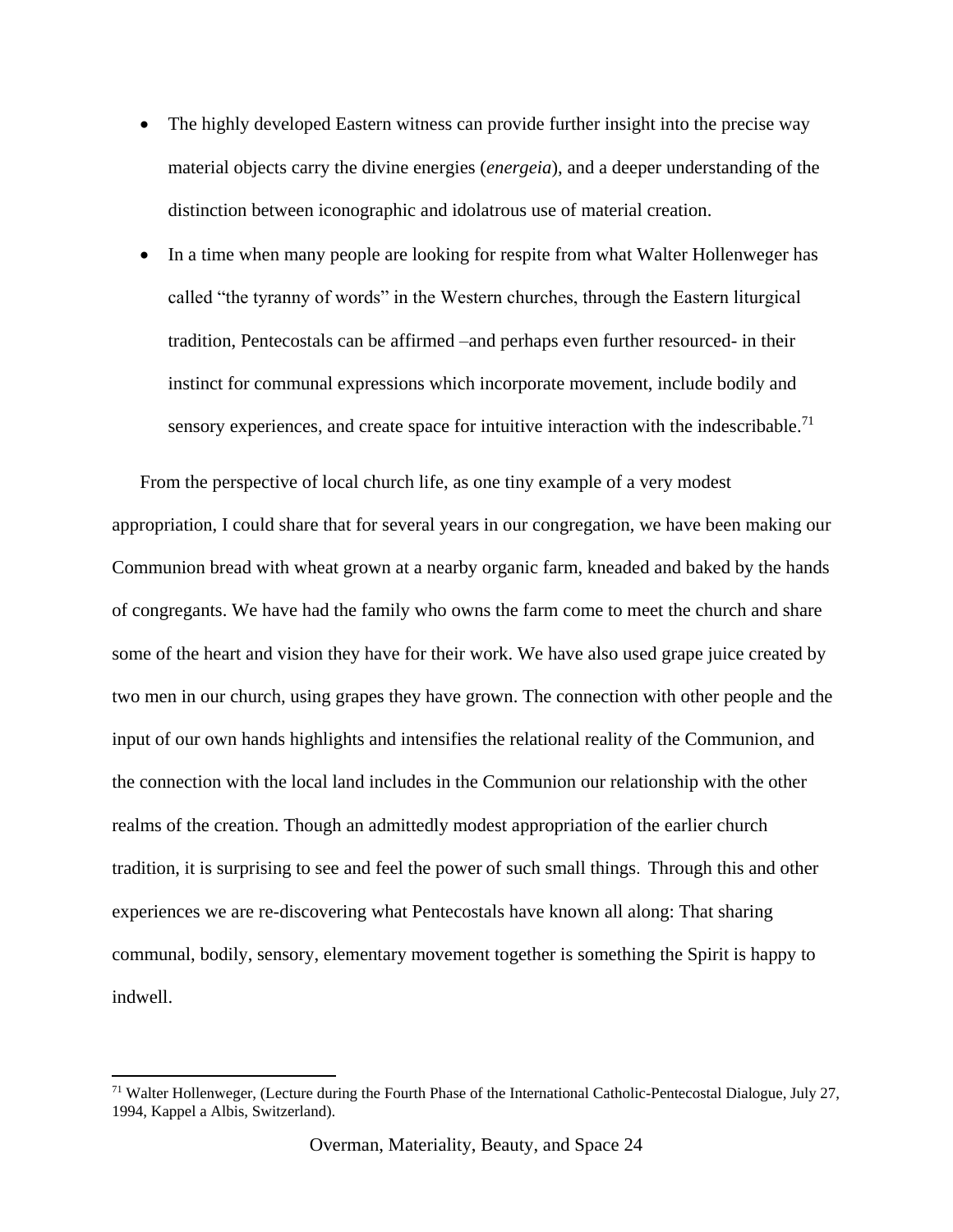Perhaps in years to come, as these two traditions interface, other kinds of mutual enrichment

can occur in ways that will be a blessing for us and our world.

#### **BIBLIOGRAPHY**

- Antonova, Clemena. *Space, Time, and Presence in the Icon: Seeing the World with the Eyes of God*. Burlington, VT: Ashgate, 2010.
- Balthasar, Hans Urs von. *Cosmic Liturgy: The Universe According to Maximus the Confessor*. Translated by Brian E. Daley. San Francisco: Ignatius, 2003.
- Berthold, George C., Trans. *Maximus Confessor: Selected Writings*. New York: Paulist, 1985
- Calvin, John. *Institutes of the Christian Religion*. Vol. I. Trans. Ford Lewis Battles. Philadelphia: Westminster Press, 1960.
- Christensen, Michael J. "John Wesley: Christian Perfection as Faith-Filled with the Energy of Love." In *Partakers of the Divine Nature: The History and Development of Deification in the Christian Traditions*. Edited by M. Christensen and J.A. Wittung. Grand Rapids: Baker Academic, 2007.
- Constas, Nicholas, Edit. and Trans. *On the Difficulties of the Church Fathers. The Ambigua, Maximos the Confessor*. Volumes I and II. Cambridge, MA: Harvard University Press, 2014.

- *Decrees of the Council of Trent*, Session the Twenty Fifth. Edited and translated by J. Waterworth. London: Dolman, 1848.
- Evdokimov, Paul. *The Art of the Icon: A Theology of Beauty*. Translated by Fr. Steven Bingham. Redondo Beach, CA: Oakwood, 1990.
- Irvin, Dale T. and Sunquist, Scott W. *History of the World Christian Movement*. Volume I. Maryknoll, NY: Orbis Books, 2001.

*Nicene and Post Nicene Fathers*. Volume XIV. Edited by Philip Schaff. Grand Rapids MI:

Overman, Materiality, Beauty, and Space 25

\_\_\_\_\_\_. "Beyond the Veil: Imagination and Spiritual Vision in Byzantium." University of Chicago Workshop Paper, March, 2014.